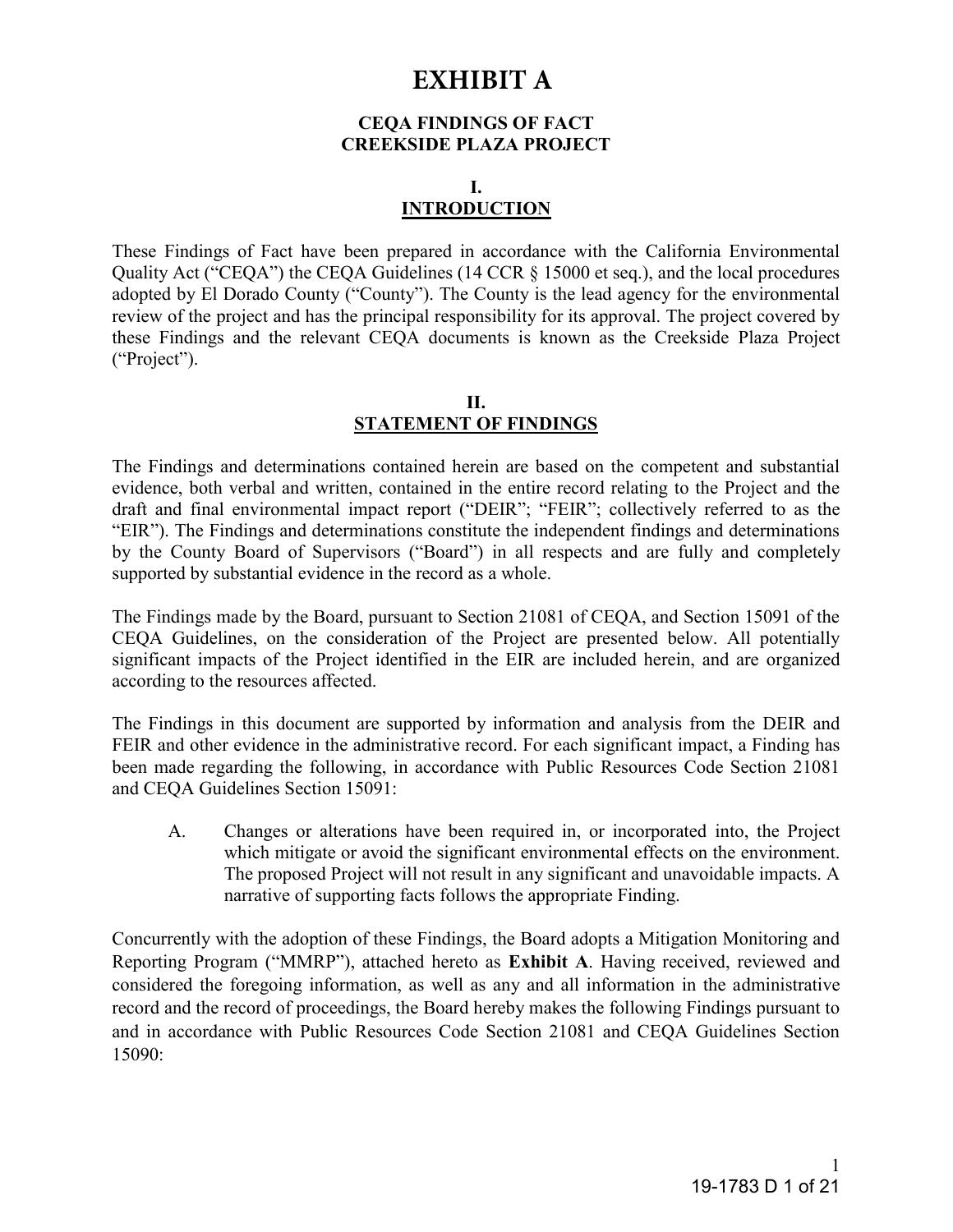#### **III. PROJECT DESCRIPTION**

#### **A. PROJECT DESCRIPTION**

The proposed Project involves three related actions:

- Rezone (Application File #Z10‐0009) of the site from Community Commercial—Design Control (CC‐DC) to Community Commercial‐Planned Development (CC‐PD) and Open Space‐Planned Development (OS‐PD).
- Tentative Parcel Map (Application File # P10‐0012) to subdivide the site into four parcels, including three buildable parcels and one 1.14‐acre open space parcel, as well as a general vacation of a 0.22‐acre portion of Forni Road Right of Way that would be added to the development.
- Planned Development Permit (Application File # PD10‐0005) to establish a Development Plan for the proposed commercial center containing three buildings totaling 30,560 square feet (at maximum buildout), served by on-site parking, lighting, signage, and landscaping.

The three commercial buildings would be located on the south and southwestern portions of the property between Missouri Flat Road and the on‐site riparian area. A retaining wall would divide the proposed developed area from the on‐site riparian area. Boulders, trees, and other landscaping elements would complement the functionality of the retaining wall by providing a high-quality aesthetic barrier to soften or shield views from along Forni Road and beyond. Additional landscaping located along Project frontages would reduce any potential aesthetic impacts from viewers along local roadways.

Building A would be located in the northernmost section of the property and would contain approximately 20,060 square feet of office and retail space in two‐stories. Building B is located southeast of Building A and would contain a retail store of approximately 1,350 square feet and a 2,550‐square‐foot fast‐food restaurant with drive‐thru. The third building, Building C, would be located in the southernmost section of the site. Building C would contain approximately 6,600 square feet of retail space. Additionally, the site plan provides a total of 1.14 acres of open space as well as 77 shade trees, 50 percent of which would be evergreen species. The Project would also include installation of bike racks, monument signs, three trash enclosures, on‐site landscaping and wrought iron fencing, as well as a 156-stall parking lot and 15-foot-tall pole lights.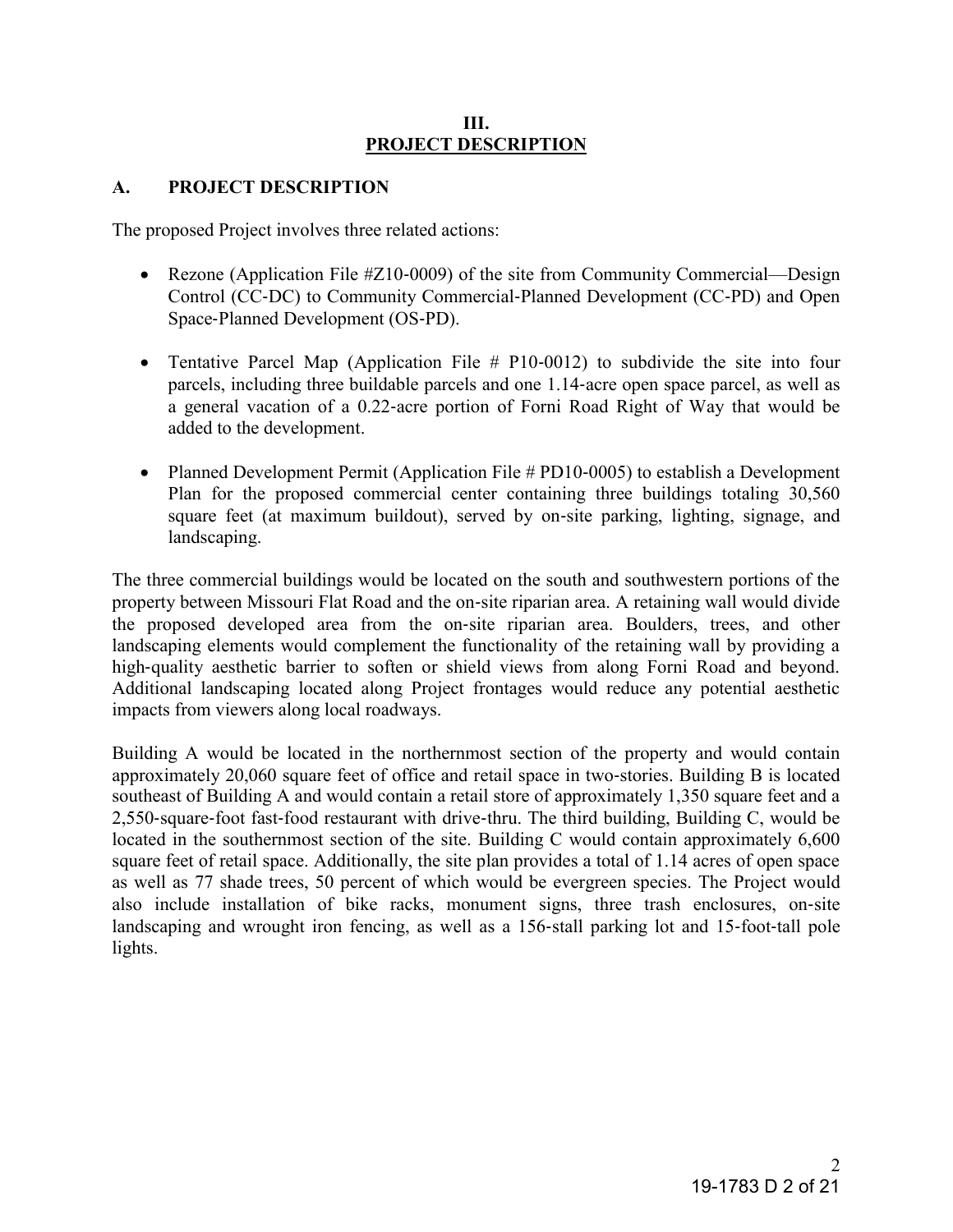# **B. PROJECT OBJECTIVES**

The objectives of the proposed Project are to:

- Positively contribute to the local economy through new capital investment, the creation of new jobs, the provision of new services, and the expansion of the tax base.
- Promote commercial development consistent with County General Plan policies adopted to achieve the objective of providing greater opportunities for County residents to shop within El Dorado County.
- Develop vacant underutilized land within the Missouri Flat Road commercial corridor consistent with existing land use designations.
- Preserve in perpetuity, a portion of the on-site ravine and associated vegetation while maintaining consistency with the applicable United States Army Corps of Engineers 404 permit process.
- Provide for on‐site development while maintaining areas of oak woodland and consistency with the Oak Resources Management Plan.
- Promote land use compatibility with Herbert C. Green Middle School by incorporating pedestrian paths of travel, including crosswalks and pathways.
- Develop a modern retail center that employs architecture consistent with the Missouri Flat Design Guidelines and provides ample landscaping, thereby promoting a high-quality visual appearance.
- Promote accessibility to public transit, bicycles, and pedestrians through the accommodation of these modes of transportation in site planning efforts.

# **IV. ENVIRONMENTAL REVIEW PROCESS**

A previous iteration of the Project was originally processed pursuant to CEQA with a Mitigated Negative Declaration (MND). The Board certified the MND and approved the associated Project entitlements in February 2012. Following these actions, a local community organization filed a lawsuit against the County, contending that the MND was legally inadequate. In light of this development, and at the Project applicant's request, the County rescinded certification of the MND and its approval of the Project. The Project applicant elected to initiate the preparation of a focused EIR in order to maximize legal defensibility.

An Initial Study dated January 25, 2017 was prepared and included in Appendix A of the EIR. Consistent with CEQA Guidelines Section  $15063(c)(3)$ , the Initial Study was used to identify which effects of the Project were determined not to be significant; explain the reasons for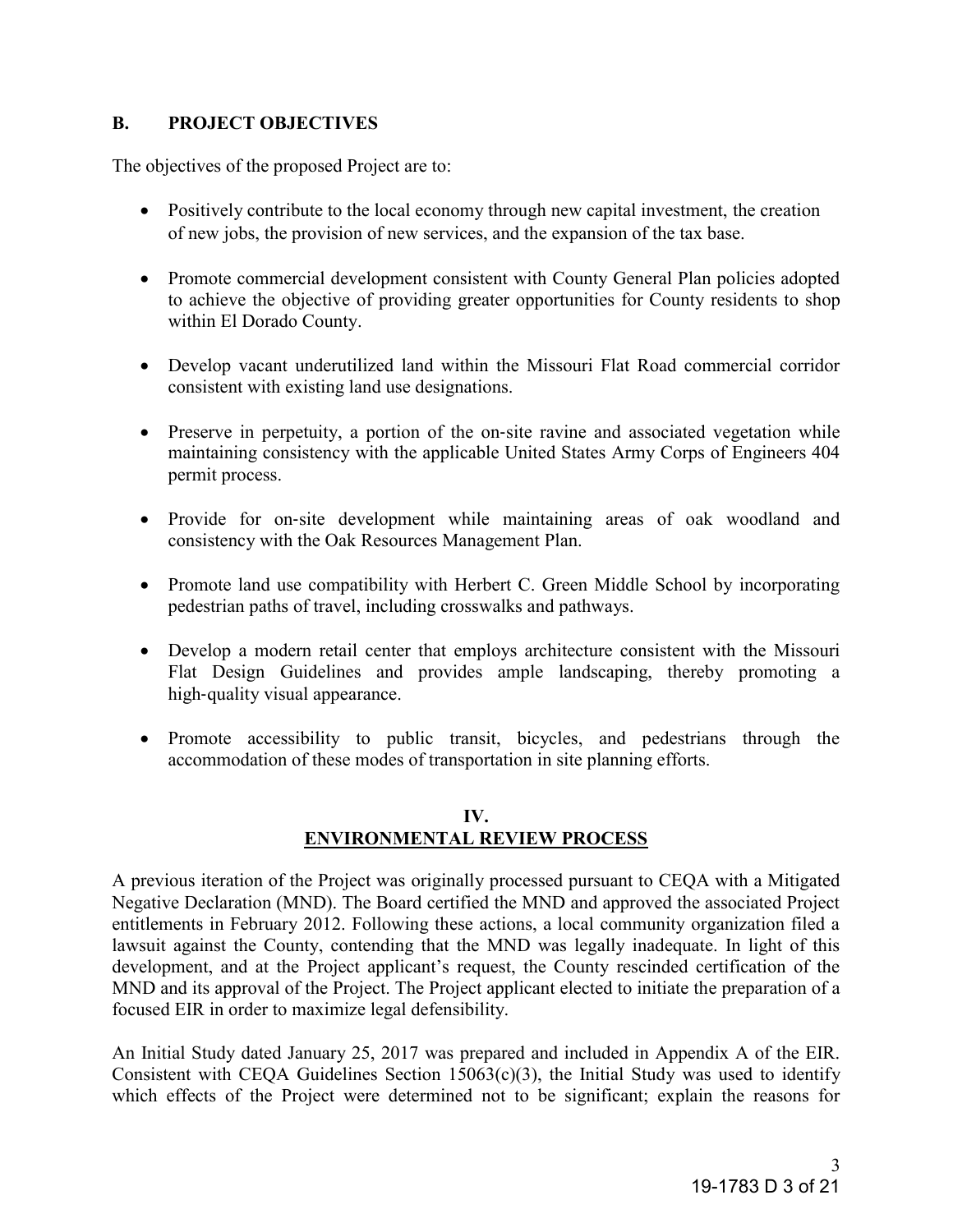determining that those effects would not be significant; and focus the DEIR on only the effects determined to be potentially significant. As indicated in the Initial Study, with the implementation of mitigation, impacts would be less than significant for all impact areas except for those related to air quality, greenhouse gas emissions, and transportation. The Initial Study identified that additional analysis was warranted to fully determine impacts related to these topical areas. As such, the DEIR focuses on air quality, greenhouse gas emissions, and transportation. The findings and conclusions of the Initial Study are incorporated herein by reference.

In accordance with Section 15082 of the CEQA Guidelines, the County issued a Notice of Preparation (NOP) of an EIR on January 27, 2017 (SCH  $\#$  2011092017). This notice was circulated to the public, local, State, and Federal agencies, and other interested parties to solicit comments on the proposed Project.

Pursuant to CEQA Guidelines Section 15082(c)(1), El Dorado County held a public scoping meeting for the proposed Project on Wednesday, February 15, 2017 at the Placerville Seventh-Day Adventist Church. The meeting was duly noticed in the NOP that was posted on the County's website and directly mailed to public agencies and private parties.

The EIR includes an analysis of the following issue areas:

- Air Quality/Greenhouse Gas Emissions
- Transportation

In addition, a Biological Resource Assessment Update (BRA Update) was prepared for the Project by Salix Consulting, Inc., dated June 7, 2016. The BRA Update is a review and update of a previously prepared Biological Resource Assessment for the Creekside Plaza Study Area, dated February 14, 2011 (2011 BRA). Consistent with the 2011 BRA, the BRA Update confirmed that mitigation should be required to reduce or avoid impacts to nesting raptors and migratory birds. However, Mitigation Measure BIO‐1 (which has been revised in accordance with the recommendations of the BRA Update) would ensure that impacts to nesting raptors and migratory birds would be less than significant. Overall, consistent with the 2011 BRA, the BRA Update found that the Project would not have a substantial adverse effect, either directly or through habitat modification, on any species identified as a candidate, sensitive, or special‐status species in local or regional plans, policies, and regulations, or by the CDFW or USFWS after implementation of regulatory requirements and mitigation. The BRA Update is discussed in EIR Section 7, Effects Found Not to be Significant or Less Than Significant. Mitigation Measures BIO-1 to BIO-5a and -5b are included in the MMRP attached hereto as Exhibit A.

All remaining topical areas are addressed in EIR Section 7, Effects Found Not to be Significant or Less Than Significant. For these areas, the January 25, 2017 Initial Study determined that the Project would have a less than significant impact or no impact, and that no mitigation was required. Therefore, impacts to these topical areas were not further studied in the EIR. The County published the DEIR for public and agency review. The public review period was 60 days, beginning December 12, 2017 and ending on February 9, 2018. The County received a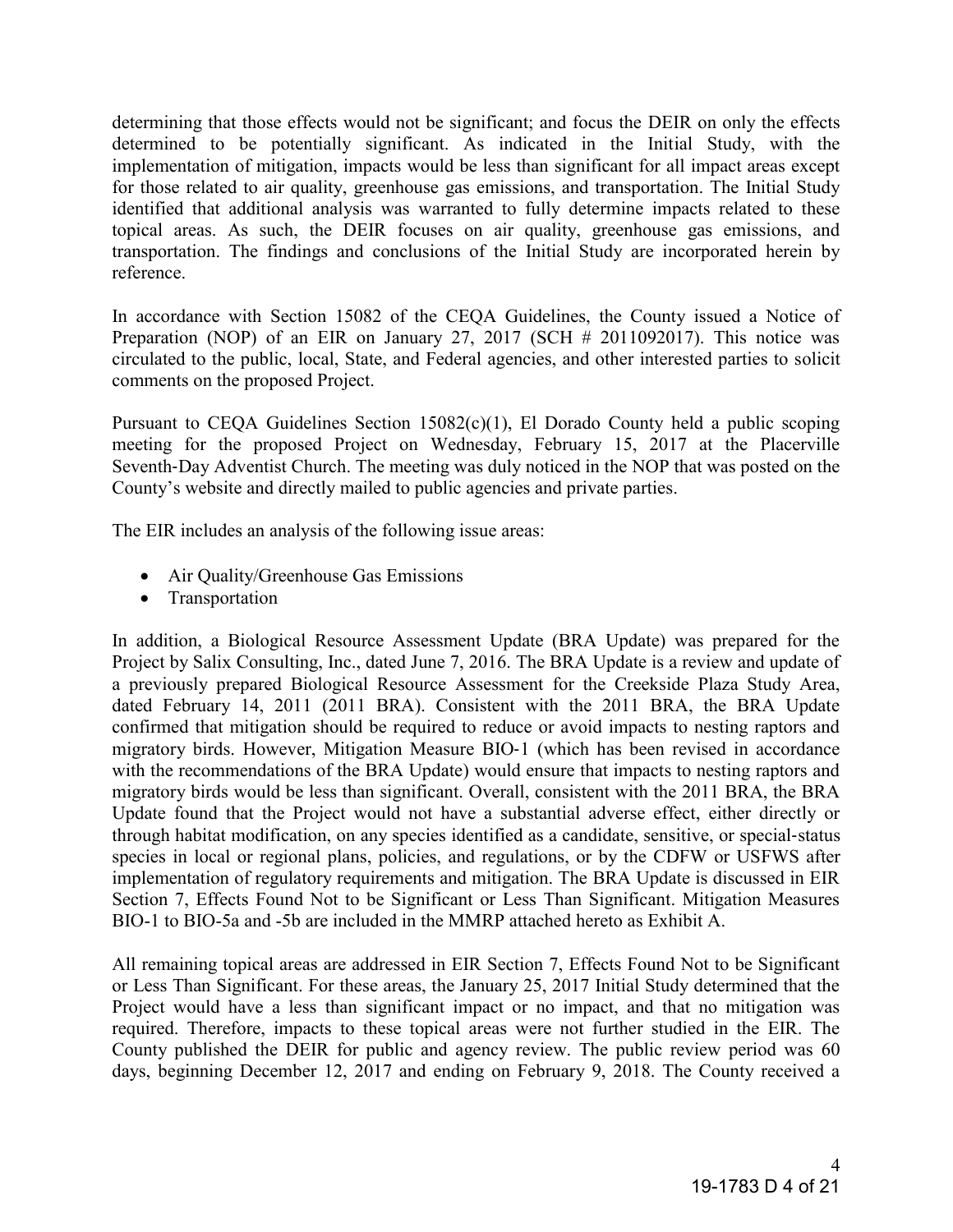number of comment letters from agencies and the public regarding the DEIR. In April 2018, the County completed a FEIR for the Project.

The project was previously scheduled for the June 14, 2018 Planning Commission public hearing, at which time the Planning Commission was expected to consider EIR certification and project approval. The County received written comments on the project, which are part of the record for the proposed Project. Staff recommended off-calendar continuance of the project to allow time for staff to review public comments and because litigation pertaining to the Targeted General Plan Amendment and Zoning Ordinance Update (TGPA/ZOU), summarized below, was still ongoing. No action was taken to certify the EIR.

In response to a legal challenge regarding certification of the TGPA/ZOU EIR (*Rural Communities United v. County of El Dorado)*, the El Dorado County Superior Court issued a Peremptory Writ of Mandamus in July 2018 that directed the County, among other things, to partially decertify the TGPA/ZOU Final EIR only as it related to 11 specific responses to comments. Comment O-1-62 and its response in the TGPA/ZOU Final EIR, specifically, related to concerns about the scope of impact of development on parcels with slopes exceeding 30 percent and was pertinent to the project.

To comply with the Writ, the County suspended taking any action on proposed projects potentially impacted by the 11 specific responses to comments identified in the Writ, until the County complied with the Writ and the Court discharged the Writ. The proposed Creekside Plaza project was one of the projects put on hold.

The County prepared an Addendum to the TGPA/ZOU EIR in September 2018. The Addendum addressed the specific comments identified in the Writ, which included comments addressing development on parcels with slopes that exceed 30 percent. The Addendum was certified by the Board of Supervisors in December 2018. The Addendum did not affect land use designations, zoning or codification of policies promulgated by the TGPA/ZOU.

On January 31, 2019, the El Dorado County Superior Court judge ordered the discharge of the Writ, indicating that the County had complied with the requirements of the Writ. The order was filed with the Superior Court on March 1, 2019. Following the discharge of the Writ, the processing of the project resumed highlighted by updates to specific elements of the Final Environmental Impact Report (FEIR) and related documents such the Mitigation Monitoring Reporting Program and CEQA Findings. There were no changes to the project.

In August 2019, the County prepared a revised FEIR ("RFEIR"), the primary purpose of which was to reflect changed circumstances between April 2018, when the FEIR was being prepared, and March 2019, as they relate to the County's TGPA/ZOU and related litigation. The revisions to the April 2018 FEIR are editorial, are intended to provide updated planning-related information, and to elaborate on responses to public comments included in the April 2018 FEIR. The RFEIR dated August 2019 supersedes the April 2018 FEIR.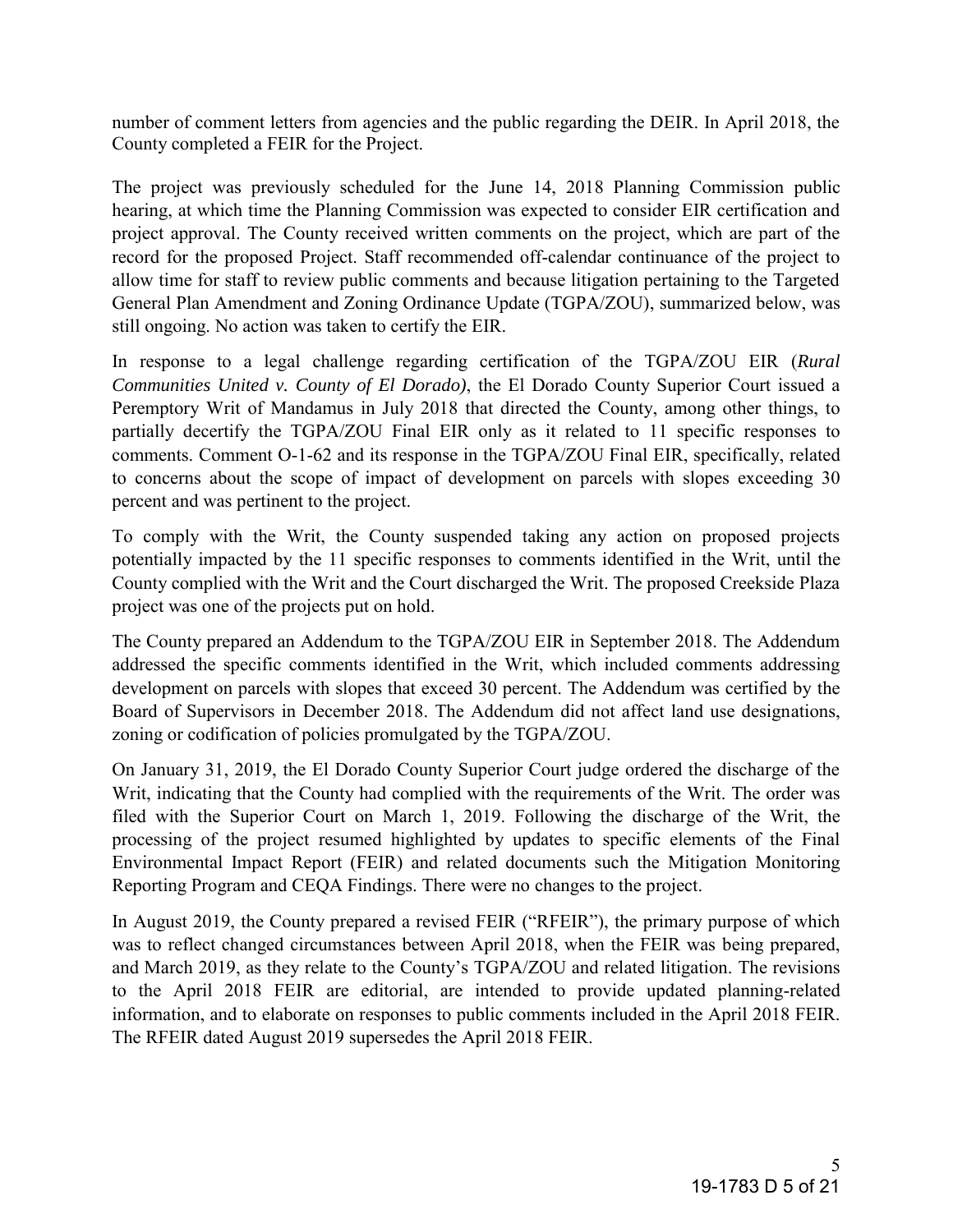## **V. RECORD OF PROCEEDINGS**

The record of proceedings for the decision on the Project consists of the following documents, at a minimum:

- The Notice of Preparation dated January 27, 2017, and all other public notices issued by the County in conjunction with the Project;
- Oral testimony received at the February 15, 2017 public scoping meeting;
- All applications for approvals and development entitlements related to the Project and submitted to the County;
- Comments received on the Notice of Preparation issued by the County;
- The DEIR and all appendices to the DEIR for the Project;
- Notices of Completion and of Availability, providing notice that the DEIR had been completed and was available for public review and comment;
- All comments submitted by agencies or members of the public during the comment period on the DEIR;
- All comments and correspondence submitted to the County with respect to the Project, in addition to timely comments on the DEIR;
- The original FEIR for the Project dated April 2018 and the RFEIR dated August 2019, including all documents referred to or relied upon therein, and documents relied upon or referenced in these findings, which include, but are not limited to the following:
	- All timely comments received on the DEIR and responses to those comments;
	- All Technical appendices to the DEIR;
	- Letters and correspondence submitted to the County following the release of the April 2018 FEIR and the August 2019 RFEIR;
	- The Mitigation Monitoring and Reporting Program for the Project;
- The Notices of Public Hearing issued in connection with Planning Commission and Board of Supervisors hearings on the Project;
- All findings and resolutions adopted by the County in connection with the Project approvals, and all documents cited or referred to therein;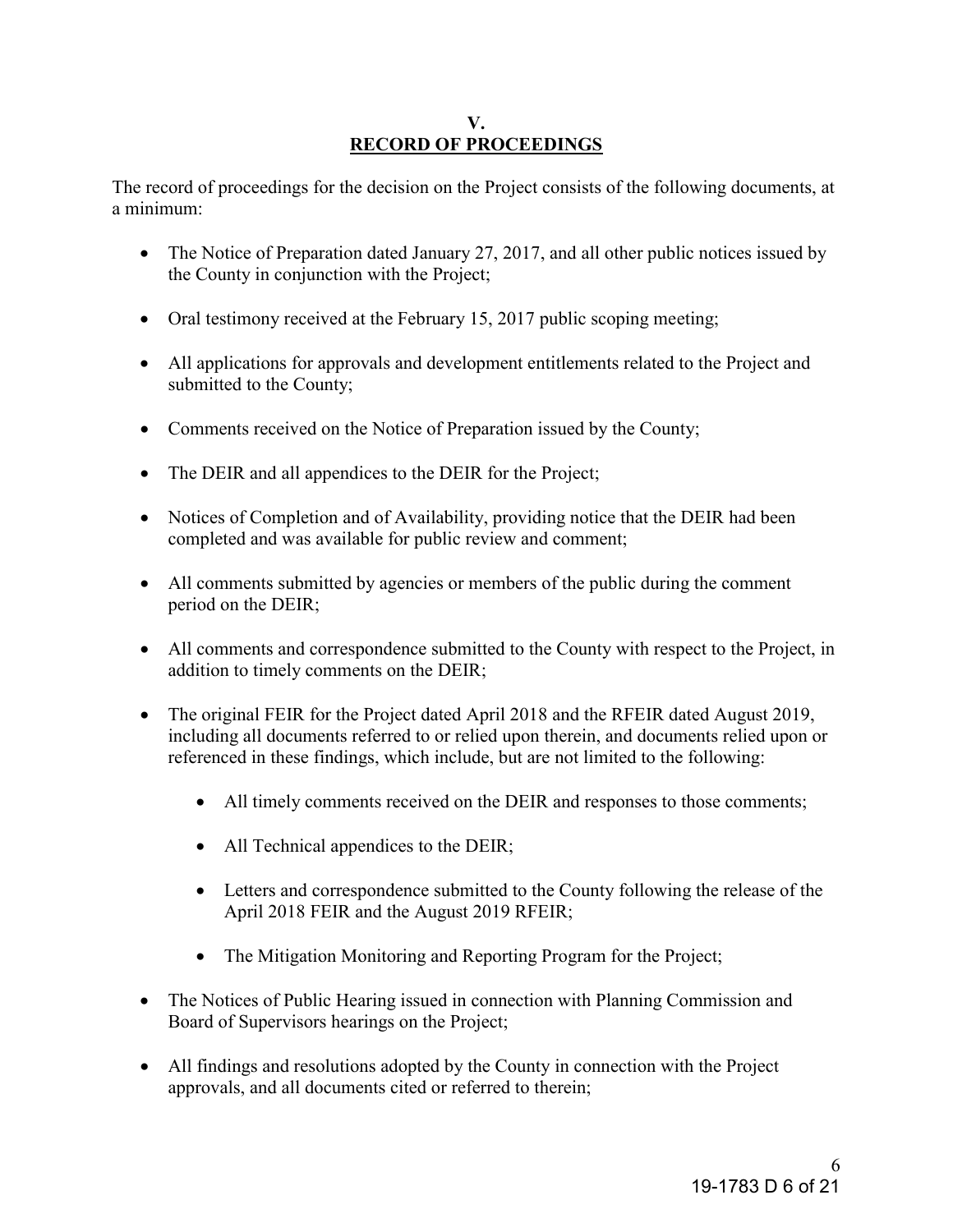- All reports, studies, memoranda (including internal memoranda not protected by the attorney-client privilege), maps, staff reports, or other planning documents relating to the Project prepared by the County, consultants to the County, or responsible or trustee agencies with respect to the County's compliance with the requirements of CEQA and with respect to the County's action on the Project;
- All reports, studies, memoranda, maps, staff reports, or other planning documents related to the Project cited or referenced in the preparation of the DEIR or FEIR;
- All documents submitted to the County by other public agencies or members of the public in connection with the Project, up through the close of the public hearing.
- Any documentary or other evidence submitted to the County at any other information sessions, public meeting or public hearing;
- The relevant files of the County of El Dorado Planning Services Department for the Project;
- The relevant County files and the materials submitted by the Project applicant;
- The El Dorado County General Plan and Ordinance Code;
- Matters of common knowledge to the County including, but not limited to Federal, State, and local laws and regulations;
- Any documents expressly cited in these Findings, in addition to those cited above; and
- Any other materials required for the record of proceedings by Public Resources Code Section 21167.6(e).

#### **VI. FINDINGS REGARDING ENVIRONMENTAL EFFECTS AND MITIGATION MEASURES**

The DEIR identified several potentially significant environmental effects that the Project may cause. Each of these significant impacts can be reduced to a level of less than significant through the adoption of feasible mitigation measures.

The County finds that all impacts related to Aesthetics, Light and Glare, Agriculture and Forestry Resources, Cultural Resources, Geology and Soils, Greenhouse Gas Emissions, Hazards and Hazardous Materials, Hydrology and Water Quality, Land Use and Planning, Mineral Resources, Noise, Population and Housing, Public Services, Recreation and Utilities and Service Systems were all determined to be less than significant without the need for mitigation.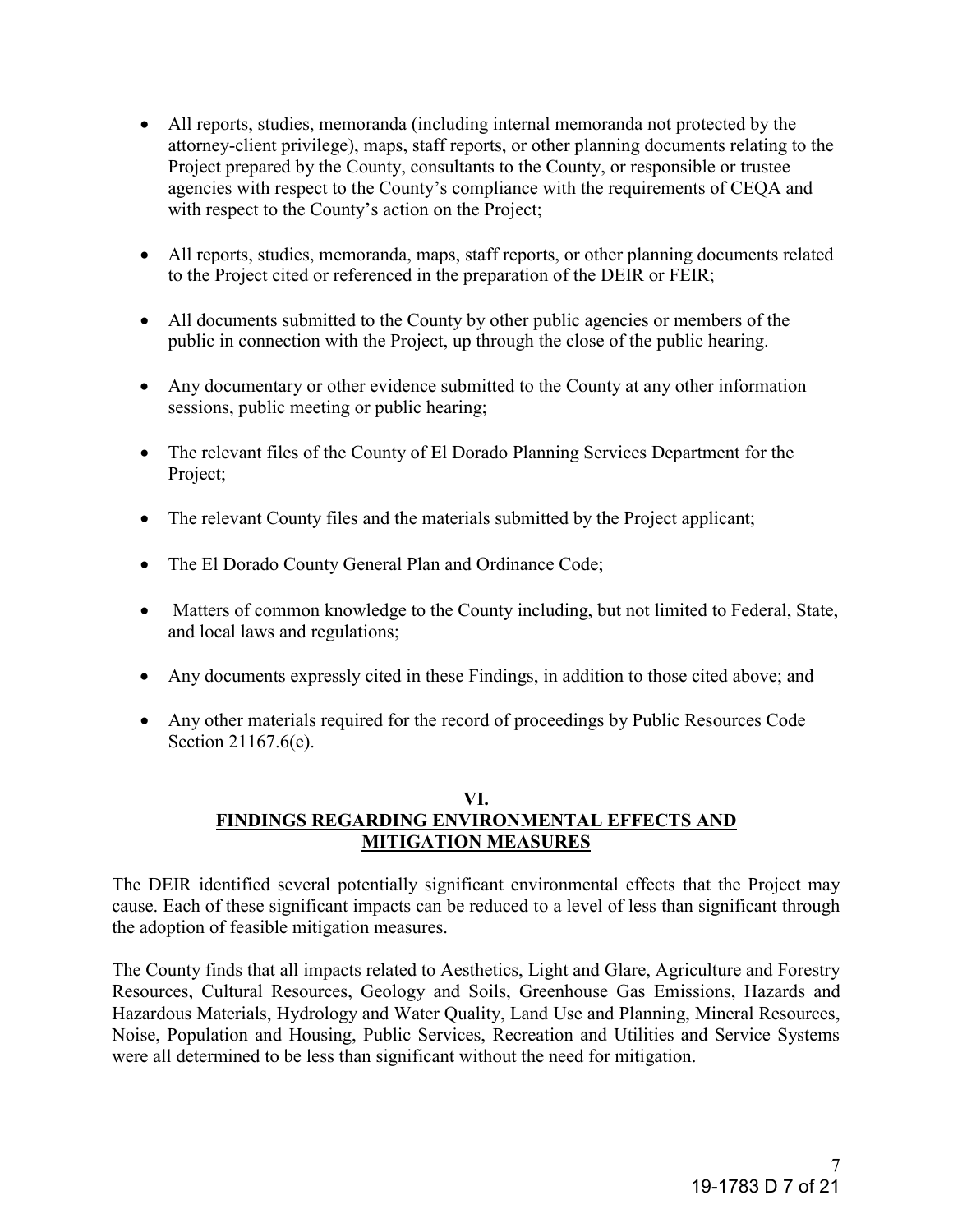The County's Findings with respect to Project impacts requiring mitigation are made below. With the exception of these identified impacts, the County finds that other impacts within these topical areas do not require mitigation and are less than significant. Likewise, unless otherwise specifically identified below, all cumulative impacts within these impact areas were determined to be less than significant.

## **A. Air Quality.**

**1. Impact AIR-2 (Regional Criteria Pollutant Impacts):** The DEIR found that construction of the proposed Project would temporarily generate ROG, CO, NOx, PM<sup>10</sup> and PM2.5 emissions. In addition, construction equipment and construction‐worker commute vehicles would also generate criteria air pollutant emissions. Criteria pollutant emissions of ROG and NOx from these emissions sources would incrementally add to regional atmospheric loading of ozone precursors during the construction period. Therefore, unmitigated construction dust emissions could result in significant local effects. The El Dorado County Air Quality Management District (EDCAQMD) does not consider fugitive dust emissions associated with construction as significant if complete mitigation is undertaken as part of a proposed project (or made a mandatory condition of the proposed project) in compliance with the requirements of the EDCAQMD Rule 223‐1. Based on this requirement, the EDCAQMD does not require estimation of fugitive dust emissions. The EDCAQMD stipulates, however, that the mitigation be such that there will be no visible dust beyond the boundaries of a project site. These requirements are contained in Mitigation Measure AIR-2. **(DEIR at 3.1-40)**. As shown in **DEIR Table 3.1**‐**5**, the estimated emissions during the one‐year construction period in 2017 would not exceed the EDCAQMD's ROG and NOx threshold of 82 pounds per day. As discussed in the Guide to Air Quality Assessment (EDCAQMD 2002), if ROG and NOx emissions are below the threshold (based on fuel use), then CO and PM10 exhaust emissions from construction equipment, and exhaust emissions of all constituents from worker commute vehicles may also be deemed less than significant, and no additional analysis is warranted for those pollutants. Implementation of Mitigation Measure AIR‐2 would ensure that emissions of fugitive dust generated during Project construction would be controlled to the extent feasible and would result in less than significant impacts. **(DEIR at 3.1-41)**.

Once operational, emissions of criteria pollutants emitted by the proposed Project would not exceed the EDCAQMD thresholds for the ozone precursors ROG and NOx. Therefore, ozone impacts are less than significant. **(DEIR at Table 3.1-6)**. The EDCAQMD also considers development projects of the type and size that fall below its significance "cut-off point" (62,000 square feet for a shopping center) for operational ROG and NOx emissions to also be insignificant for operational CO and PM<sub>10</sub> emissions. As a point of reference, the Project is roughly 50 percent of the size of a project that the EDCAQMD would deem likely to result in potentially significant operational ROG or NOx emissions, and the modeling results contained in **DEIR Table 3.1**‐**6** confirm that long-term operation of the Project would not exceed applicable thresholds for ROG and NO<sub>x</sub>. Therefore, the EDCAQMD would also consider CO and PM<sub>10</sub> emissions to be less than significant, and the Project's overall long-term operational air quality impacts would be less than significant.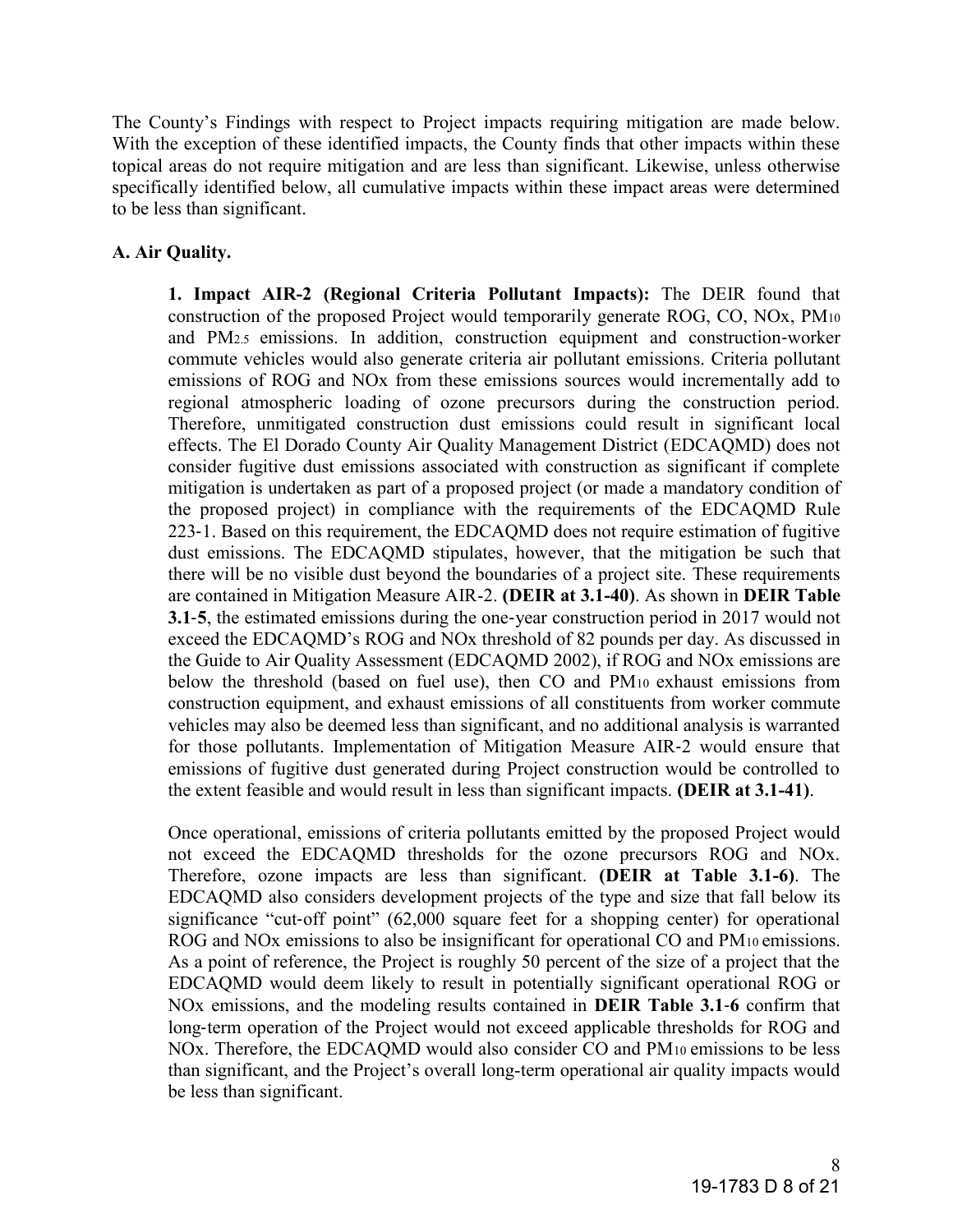**a. Finding Regarding Impact AIR-2 and Mitigation Measure AIR-2:** The incorporation of Mitigation Measure AIR-2 into the Project will ensure that these impacts are reduced to less than significant. The County hereby directs that this mitigation measure be required in or incorporated into the Project. The County therefore finds that changes or alterations have been required in, or incorporated into the Project that substantially lessen or avoid this impact's significant effects on the environment.

**2. Impact AIR-4 (Impacts to Sensitive Receptors):** The Project traffic study found that no significant reductions in level of service (LOS) would occur with the implementation of planned roadway improvements and mitigation measures. Therefore, no carbon monoxide (CO) hotspot would occur. Thus, mobile‐source emissions of CO would not result in or contribute substantially to an air quality violation. In addition, on‐site construction activities would not emit CO in quantities that could pose health concerns. The short-term construction and long-term operational mobile-source impact of the proposed Project on CO concentrations would be less than significant and no mitigation is required. The Project does not include land uses identified in the ARB Land Use Air Quality Handbook as facilities that emit pollutants of concern for TAC impacts on sensitive receptors (ARB 2005). The short-term increase in diesel exhaust emissions associated with construction of the proposed Project would be insignificant over the 70‐year health risk assessment period, based on the short‐term (1‐year) duration of construction and the distance to the nearest sensitive receptors. With regard to operations, the proposed Project uses would generate limited numbers of diesel truck trips and the Project is not expected to have permitted sources of TACs. Therefore, the Project would not expose sensitive receptors in the vicinity to substantial pollutant concentrations. Consequently, the proposed Project would result in a less than significant impact. **(DEIR at 3.1-46)**. The EDCAQMD considers fugitive dust impacts from projects that implement the standard dust control measures listed in Mitigation Measure AIR‐2 to be less than significant. Therefore, the localized impacts from Project fugitive dust generated during construction would be less than significant with the implementation of Mitigation Measure AIR‐2. **(DEIR at 3.1-45)**.

**a. Finding Regarding Impact AIR-4 and Mitigation Measure AIR-2:** The incorporation of Mitigation Measures AIR-2 into the Project will ensure that these impacts are reduced to less than significant. The County hereby directs that these mitigation measures be required in or incorporated into the Project. The County therefore finds that changes or alterations have been required in, or incorporated into the Project that substantially lessen or avoid this impact's significant effects on the environment.

#### **B. Biological Resources.**

**1. Impact BIO-1 (Candidate, Sensitive or Special-Status Species):** Consistent with the 2011 BRA, the BRA Update confirmed that mitigation should be required to reduce or avoid impacts to nesting raptors and migratory birds. Mitigation Measure BIO‐1,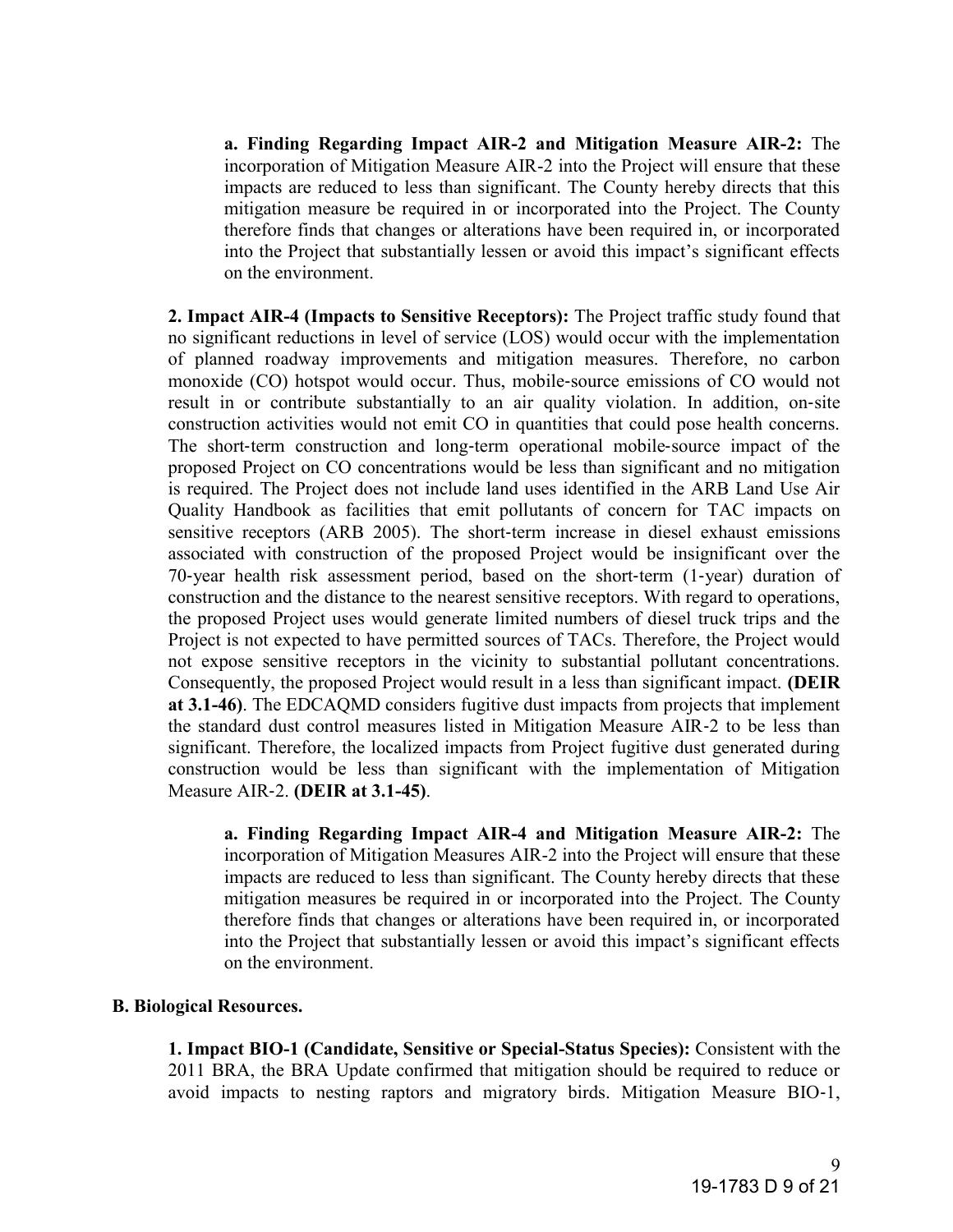inclusive of the update recommended in the BRA Update, would ensure impacts to nesting raptors and migratory birds would be less than significant. Overall, consistent with the 2011 BRA, the BRA Update found that the Project would not have a substantial adverse effect, either directly or through habitat modification, on any species identified as a candidate, sensitive, or special‐status species in local or regional plans, policies, and regulations or by the CDFW or USFWS after implementation of regulatory requirements and mitigation. **(DEIR at 7-2 to 7-3)**.

**a. Finding Regarding Impact BIO-1 and Mitigation Measure BIO-1:** The incorporation of Mitigation Measure BIO-1 into the Project will ensure that these impacts are reduced to less than significant. The County hereby directs that this mitigation measure be required in or incorporated into the Project. The County therefore finds that changes or alterations have been required in, or incorporated into the Project that substantially lessen or avoid this impact's significant effects on the environment.

**2. Impact BIO-2 (Riparian Habitat/Wetlands):** As indicated in the BRA Update (Appendix D), approximately 1.1 acres of riparian habitat occurs on the Project site. Within this riparian habitat, 0.50 acre of Waters of the United States is present. The 2011 BRA determined that the unnamed tributary to Weber Creek within the Project boundaries, the associated riparian habitat, and the oak woodland, were potential important habitats present at the site. The 2011 BRA's wetland delineation determined that portions of the proposed development area would occur within the 50‐foot setback riparian area shown on the submitted site plan for the construction and installation of the retaining walls and parking areas. Approximately 299 feet of the identified intermittent stream and associated riparian area are proposed to be filled with soil beginning at the culvert under Forni Road then northwest into the Project area. That portion would be routed through a 48‐inch‐diameter culvert installed underground and routed to the west of proposed Building C, continue to just north of proposed Building B, then back into the remaining creek bed, eventually to join the waters of Weber Creek. The Project has the potential to adversely affect water quality downstream, both during construction and during operation of the Project. This impact would be potentially significant. The applicant would implement mitigation requiring a Water Quality Certification, Section 401 permit to ensure downstream water quality impacts would be less than significant.

North Fork Associates delineated Waters of the United States for the Project site in July of 2006. The USACE verified the revised delineation on September 9, 2008; however, the verification expired in 2013. Salix, Inc. prepared an updated wetland delineation, dated November 2015 **(DEIR Appendix D.3)**. The USACE provided verification of the wetland delineation **(DEIR Appendix D.3)** on April 16, 2016. The letter provided concurrence of preliminary determination of the approximately 0.50 acre of wetlands and other water bodies present within the Project site as potential Waters of the United States regulated under Section 404 of the Clean Water Act. As indicated in the USACE's letter, work within the potentially jurisdictional Waters of the United States should not start until USACE has permitted authorization for the activity. In addition, an approved jurisdictional delineation may later be necessary. Through the required Section 404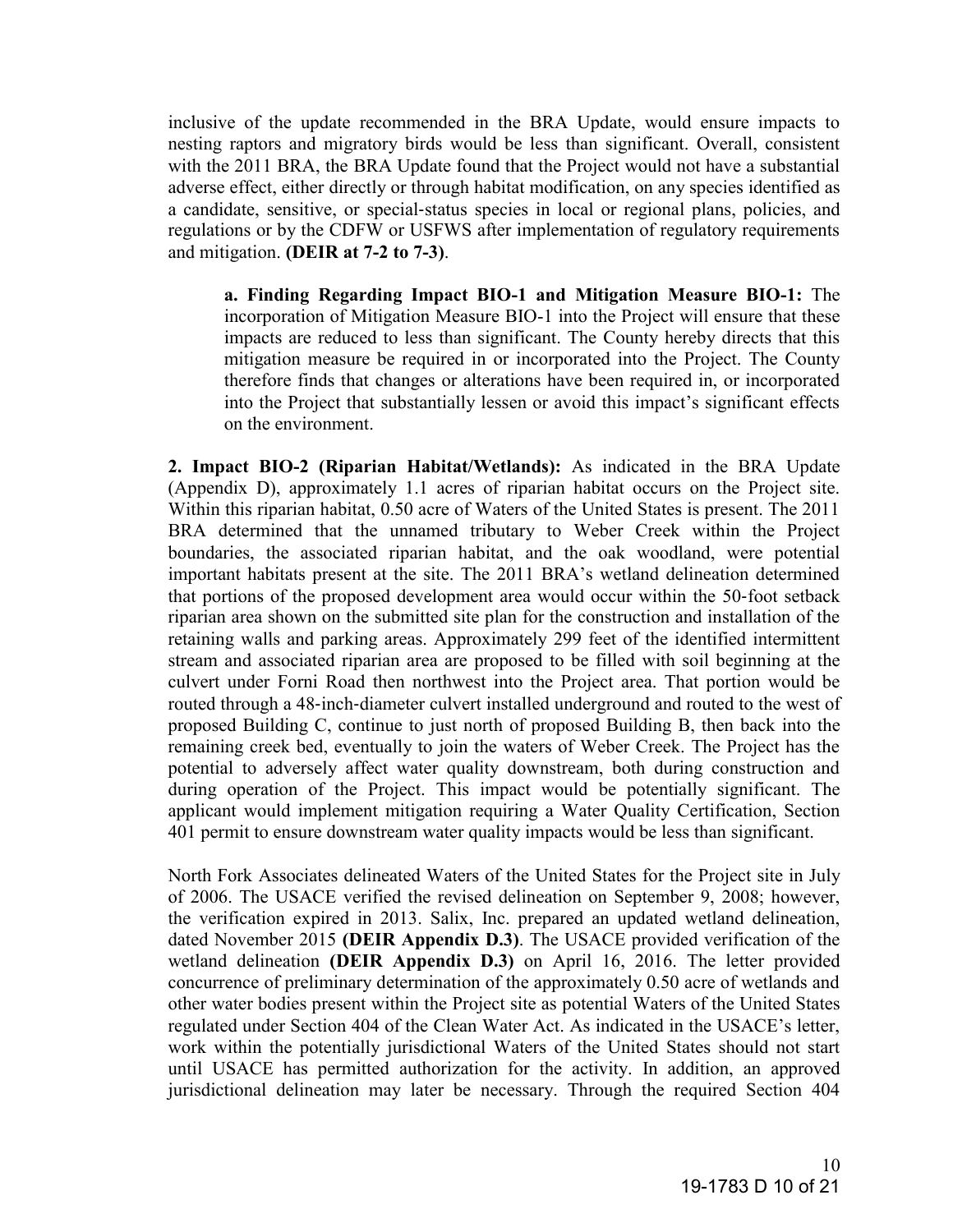permit process, the USACE will analyze the Project's potential impacts to jurisdictional features, including any potential impacts from undergrounding utilities (such as connection to the sewer line and lift station located on the northern adjoining parcel) through the wetland area. The Project applicants have initiated the permit application process for the Project with the USACE, and they in turn are developing mitigation measures through the 404 Permit process. The USACE permit will define terms and conditions, including mitigation, for the fill activities. The Project may also be regulated by potential Streambed Alteration Agreements to be obtained from the CDFW, if applicable, pursuant to Sections 1602 of the California Fish and Game Code, as well as a potential California Water Quality Certification, Section 401 permit from the Regional Water Quality Control Board. All three agencies would require review of the development plans prior to issuance of a grading and/or building permit. **(DEIR at 7-4).**  In summary, the Project will affect the bed, bank, and channel of a stream, including the adjacent riparian habitat. The Project as proposed will affect 0.5 acre of riparian habitat, including nearly 300 linear feet of stream channel. In addition, construction and operation of the Project could result in downstream water quality impacts. These impacts are considered potentially significant. However, implementation of Mitigation Measures BIO-2, BIO-3 and BIO-4 would ensure the Project impacts would be reduced to less than significant. **(DEIR at 7-10)**.

**a. Finding Regarding Impact BIO-2 and Mitigation Measures BIO-2, BIO 3 and BIO-4:** The incorporation of Mitigation Measures BIO-2 into the Project will ensure that these impacts are reduced to less than significant. The County hereby directs that these mitigation measures be required in or incorporated into the Project. The County therefore finds that changes or alterations have been required in, or incorporated into the Project that substantially lessen or avoid this impact's significant effects on the environment.

**3. Impact BIO-3 (Native Resident, Migratory Fish or Wildlife Species, Wildlife Movement, Corridors, Nursery Sites):** Review of the California Department of Fish and Wildlife California Wildlife Habitat Relationship System indicates that there are no mapped critical deer migration corridors on the Project site. The 2011 BRA found that the Project would not substantially interfere with the movement of any native resident or migratory fish or wildlife species or with any established native resident or migratory wildlife corridors, or impede the use of wildlife nursery sites. The Project has the potential to impact migratory birds as discussed under checklist question a) above. As conditioned, mitigated (Mitigation Measure BIO‐1), and with adherence to County Code, impacts would be less than significant.

**a. Finding Regarding Impact BIO-3 and Mitigation Measure BIO-1:** The incorporation of Mitigation Measure BIO-1 into the Project will ensure that these impacts are reduced to less than significant. The County hereby directs that this mitigation measure be required in or incorporated into the Project. The County therefore finds that changes or alterations have been required in, or incorporated into the Project that substantially lessen or avoid this impact's significant effects on the environment.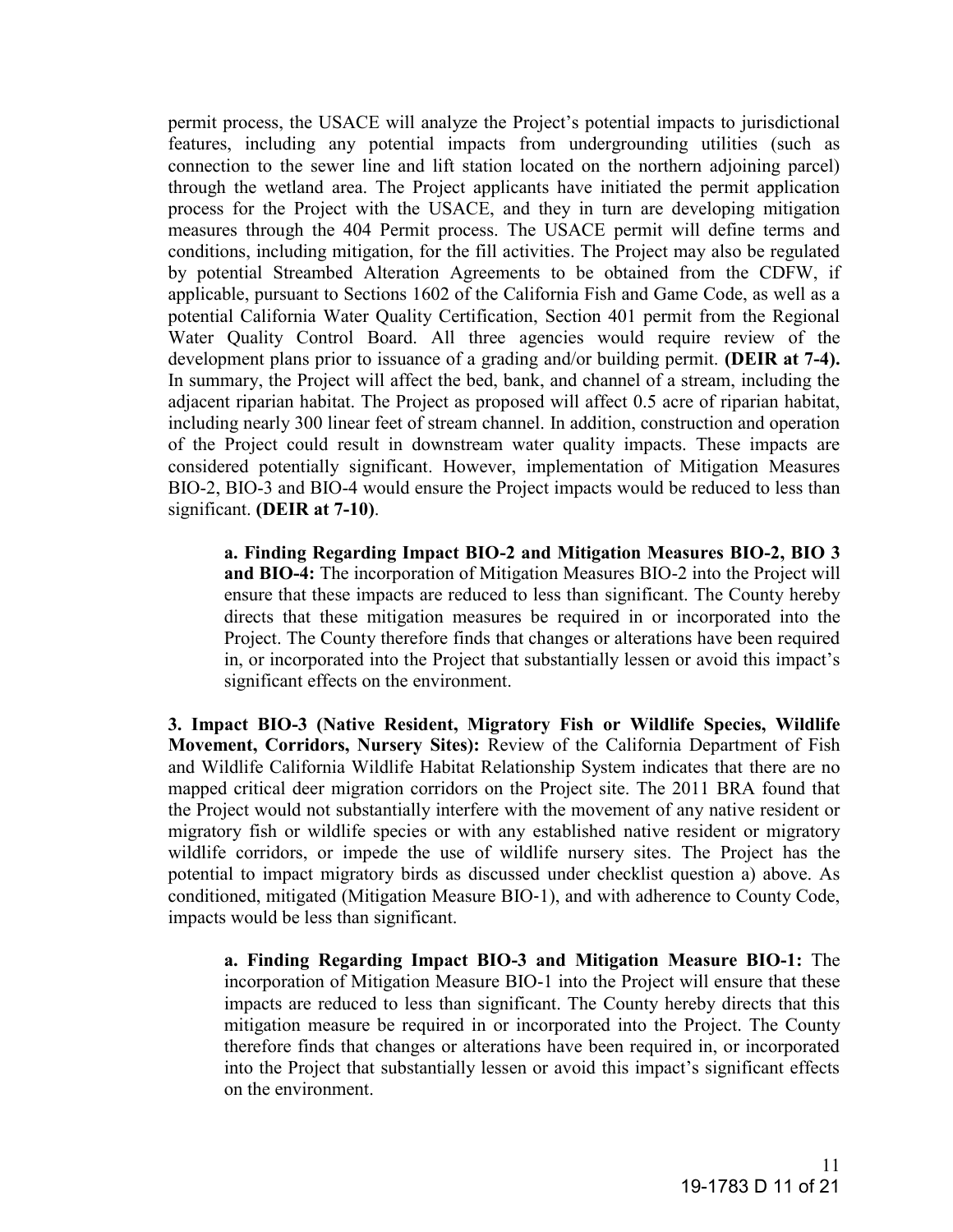**4. Impact BIO-4 (Local Biological Resources Policies or Ordinances):** County Zoning Ordinance Section 130.30.030.G requires preparation of a biological resource evaluation (BRE) for all discretionary development that has the potential to impact wetlands or sensitive riparian habitat. The BRE shall establish the area of avoidance and any buffers or setbacks required to reduce impacts to a less than significant level. The BRE may also identify mitigation measures to be employed to reduce identified impacts, including compliance with state or federal permit requirements. As indicated in the 2011 BRA, the Project site has severe constraints to development, including the relative narrowness of the Project site and the steeply graded slope along Missouri Flat Road. As such, the Project includes a request to reduce the on-site wetland setback for the Project to no setback. To support this request, as indicated in the 2011 BRA and the BRA Update, neither the onsite wetlands nor any other area of the Project supports plants or animals identified as threatened, endangered, or of special status on both the Federal or State lists, and the identified wetlands were identified to be seasonal in nature. The Project biological consultant has recommended that the setbacks to the wetland features be waived, because the wetlands are of low habitat value and they are stable from erosion, provided that appropriate stormwater Best Management Practices (BMPs) are in place to catch runoff. **DEIR Table 7**‐**1** provides a list of examples of the BMPs to which the Project would be required to adhere as part of the grading permit requirements by County Code. County staff will review the submitted grading plan and verify that the plan includes BMPs consistent with the County's Grading and Erosion and Sediment Control Ordinance, the County's Stormwater Quality Ordinance, the Stormwater Management Plan (SWMP) for the West Slope, and the California Stormwater Pollution Prevention Plan issued by the State Water Resources Control Board, prior to grading permit issuance. **(DEIR at 7-11)**. With the incorporation of BMPs and Mitigation Measures BIO‐2 through BIO‐4 to minimize impacts on the wetlands, the request to reduce the required setbacks could be found to be consistent with the County Zoning Ordinance Section 130.30.030.G. Therefore, impacts would be less than significant. **(DEIR at 7-12)**.

Based on the Oak Canopy Cover Analysis prepared in 2016 (**DEIR Appendix A.2)**, approximately 53.8 percent of on‐site oak canopy would require removal for construction of the proposed Project. The applicant is in the process of updating the 2016 analysis to determine the percentage of oak woodlands and individual oak trees, as defined in County Ordinance Code Section 130.39 (Oak Resources Management Plan [ORMP]), that would be affected by the proposed Project. This may or may not result in a different value than reported in the 2016 canopy analysis. Nonetheless, because the project would affect oak woodlands and/or native oaks, in accordance with the ORMP, the Project will be required to provide mitigation for oak woodland removal at a 1.5:1 ratio. In addition, as outlined in the ORMP, a deed restriction or conservation easement shall be placed over retained on‐site woodlands, and those woodlands retained on‐site shall not be counted towards the impacted amount or the towards the required mitigation. Mitigation at the applicable ratio shall be implemented using one or more options, as outlined in the ORMP. Because the Project would impact on‐site oak woodlands and would need to comply with the ORMP, an updated Project-specific technical report and a mitigation plan addressing impacts to oak woodlands must be prepared in accordance with the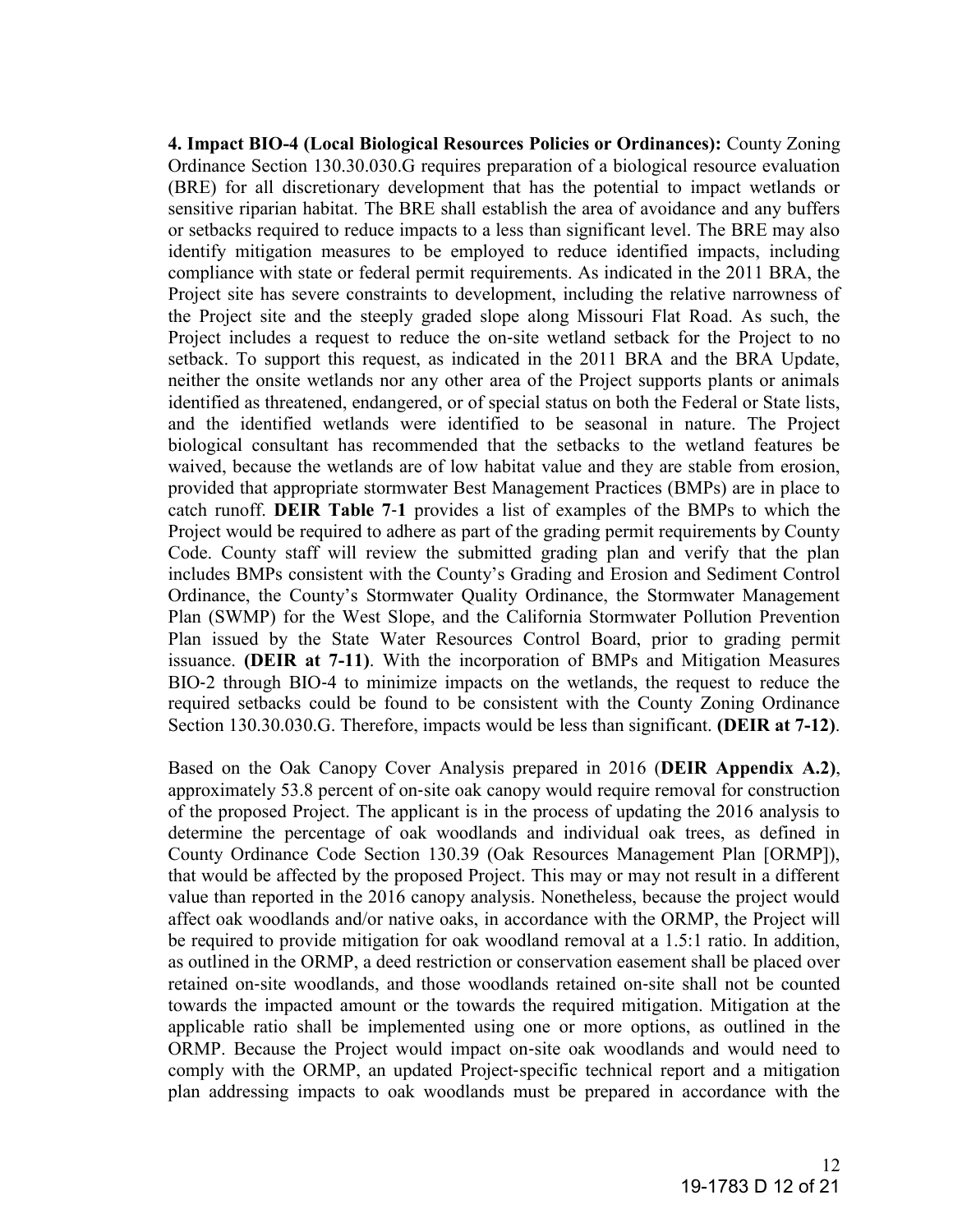approved ORMP and approved by the County. Implementation of this mitigation would ensure that impacts to oak woodlands would be less than significant. **(DEIR at 7- 13)**.

**a. Finding Regarding Impact BIO-4 and Mitigation Measures BIO-2, BIO-3, BIO-4, and BIO-5:** The incorporation of Mitigation Measures BIO-2 through BIO-5 into the Project will ensure that these impacts are reduced to less than significant. The County hereby directs that these mitigation measures be required in or incorporated into the Project. The County therefore finds that changes or alterations have been required in, or incorporated into the Project that substantially lessen or avoid this impact's significant effects on the environment.

#### **C. Transportation.**

**1. Impact TRANS-1 (Existing Plus Project Conditions):** The DEIR concluded that the Missouri Flat Road/Enterprise Drive intersection would meet the peak‐hour signal warrant in the PM peak hour with the addition of the Project, resulting in a potentially significant impact. However, implementation of MM TRANS‐1 requiring the payment of TIM fees would reduce this impact to less than significant. **(DEIR at 3.2-33)**.

**a. Finding Regarding Impact TRANS-1 and Mitigation Measure TRANS-1:**  The incorporation of Mitigation Measure TRANS-1 into the Project will ensure that these impacts are reduced to less than significant. The County hereby directs that these mitigation measures be required in or incorporated into the Project. The County therefore finds that changes or alterations have been required in, or incorporated into the Project that substantially lessen or avoid this impact's significant effects on the environment.

**2. Impact TRANS-2 (2035 Plus Project Conditions):** The DEIR found that one intersection, Missouri Flat Road/Enterprise Drive, will operate at LOS F conditions (eastbound approach) with the Proposed Project under 2035 conditions. This is a potentially significant impact. However, Missouri Flat Road is identified to be widened to four lanes in the 2035 scenario, and with signalization the intersection will operate at LOS A in the PM peak hour. The Project will contribute its fair share towards the cost of signalization at this intersection. As such, with implementation of MM TRANS 1, impacts would be less than significant. **(DEIR at 3.2-44)**.

**a. Finding Regarding Impact TRANS-2 and Mitigation Measure TRANS-1:**  The incorporation of Mitigation Measures TRANS-1 into the Project will ensure that these impacts are reduced to less than significant. The County hereby directs that this mitigation measure be required in or incorporated into the Project. The County therefore finds that changes or alterations have been required in, or incorporated into the Project that substantially lessen or avoid this impact's significant effects on the environment.

**2. Impact TRANS-5 (Hazards):** With regard to the Missouri Flat Road Right-in/ Right-Out driveway, the posted speed limit along Missouri Flat Road is 45 mph. The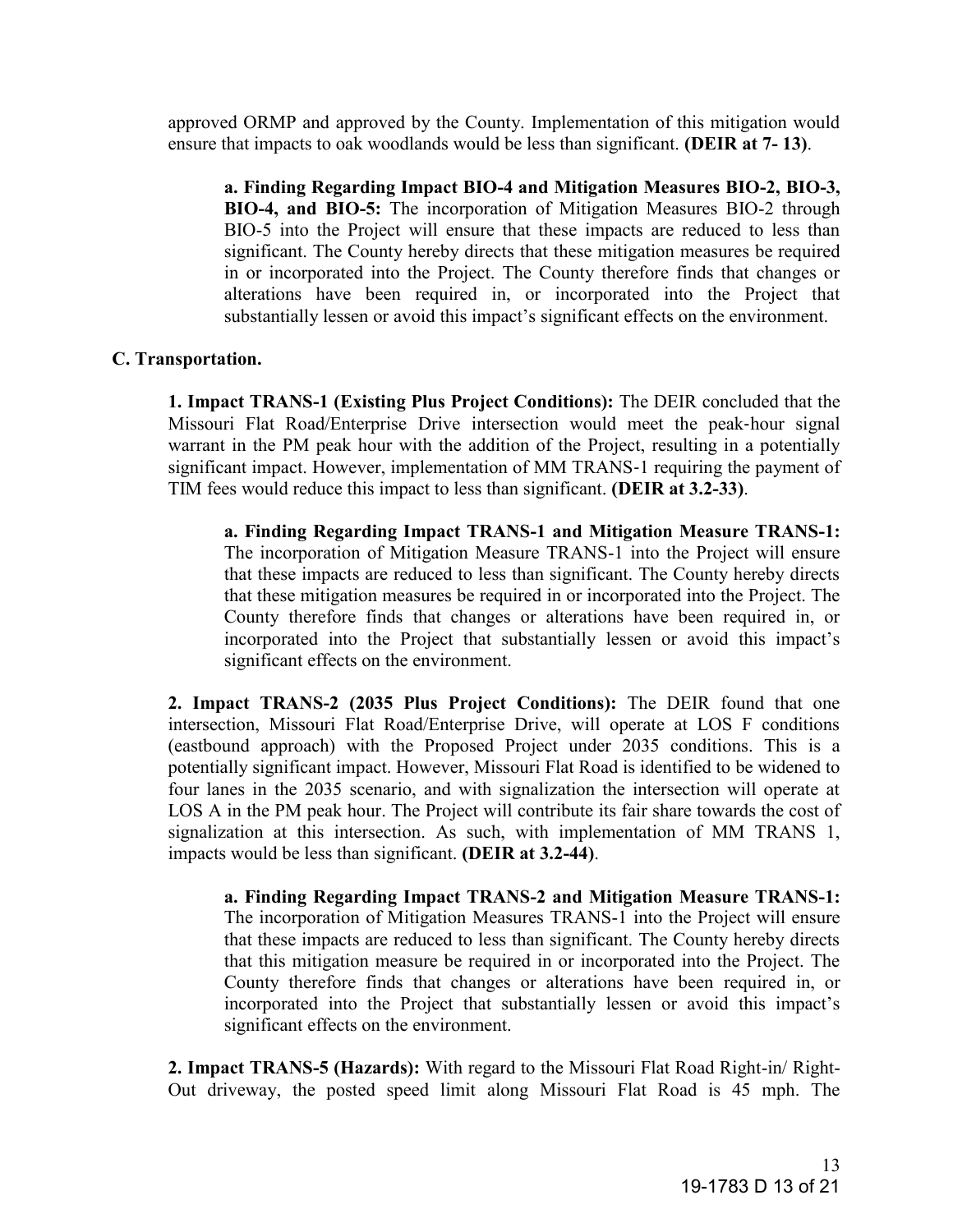corresponding minimum sight distance standard for this speed is 360 feet. Missouri Flat Road is generally a four‐lane roadway. Northbound traffic departing the Forni Road intersection Missouri Flat Road will have three northbound lanes extending to Road 2233. This third lane will a provide deceleration and acceleration lane for Project traffic. The lane will end with a mandatory right turn at Road 2233. Any landscaping over 2 feet in height and signage will be placed outside of the sight lines to provide adequate sight distance. This is included as a requirement under MM TRANS‐5b. **(DEIR at 3.2- 65)**. The Forni Road driveway will become the fourth leg of the Forni Road/Golden Center Drive intersection. Corner sight distance criterion was used to determine the minimum sight distance required with a presumed 55 mph speed limit along Forni Road. The minimum required sight distance is 430 feet. From the Project driveway, Forni Road has an uphill grade with an approximately 600‐foot‐radius curve to the east, beginning about 175 feet north of the driveway. Additionally, the grade of the Project site appears to be below the roadway; thus, the sight distance should be longer than the minimum requirement to account for the lower eye height of the driver. While Caltrans notes that driveways can use the MSSD criterion, CSD criterion was considered based on the existing conditions. The current available sight distance is about 400 feet, which corresponds to about a 36-mph design speed. Signs in advance of the Herbert Green Middle School provide a 25-mph speed limit when children are present. The portion of Forni Road between Missouri Flat Road and Heady Lane is reflective of entering into an urbanized area where a 55-mph speed on a two-lane roadway is impractical. Therefore, the completion of a speed survey to identify an appropriate speed limit along Forni Road in the Project vicinity is included in MM‐TRANS‐5a. In addition, site improvements including crosswalks, sidewalk, and a no parking zone—are included in MM TRANS‐5a and would ensure that pedestrian/vehicle conflicts would be minimized at the Forni Road driveway. **(DEIR at 3.2-65)**.

An on-site review of sight distance was also completed to determine whether any visibility issues may be present. Based on the proposed site plan, the drive aisles appear to provide adequate sight distance for site uses. Pedestrian access within the site is generally along the Missouri Flat Road and Forni Road perimeters, with sidewalk also provided at the fast food restaurant. The entrance and exit to the fast food drive‐through lane was reviewed. The entry is located near the Forni Road driveway, and vehicles entering the drive-through from Forni Road have to make a right turn to enter the drivethrough lane. This area will have unconstrained sight lines. Vehicles exiting the drive‐through lane will exit into the main drive‐aisle. Parking is proposed on both sides of the lane with curbing/landscaping separating the drive through lane from the parking spaces. Sight lines to allow exiting motorists to view drive aisle traffic will be provided. A crosswalk is proposed across the exit; however, this will be situated about 25 feet behind the "intersection" to allow pedestrians to cross behind a vehicle waiting to exit the drive‐through lane. These site improvements, as well as installation of a stop sign and crosswalk at the drive‐through exit, are included in MM TRANS‐5b, and would reduce potential impacts to less than significant. It is expected that a California Legal truck (CA‐Legal) is the design vehicle that will need access to the fast food restaurant. An AutoTurn assessment was completed and is shown in Exhibit 3.2‐9. A CA Legal truck will be able to enter the site from Forni Road and exit via the Missouri Flat Road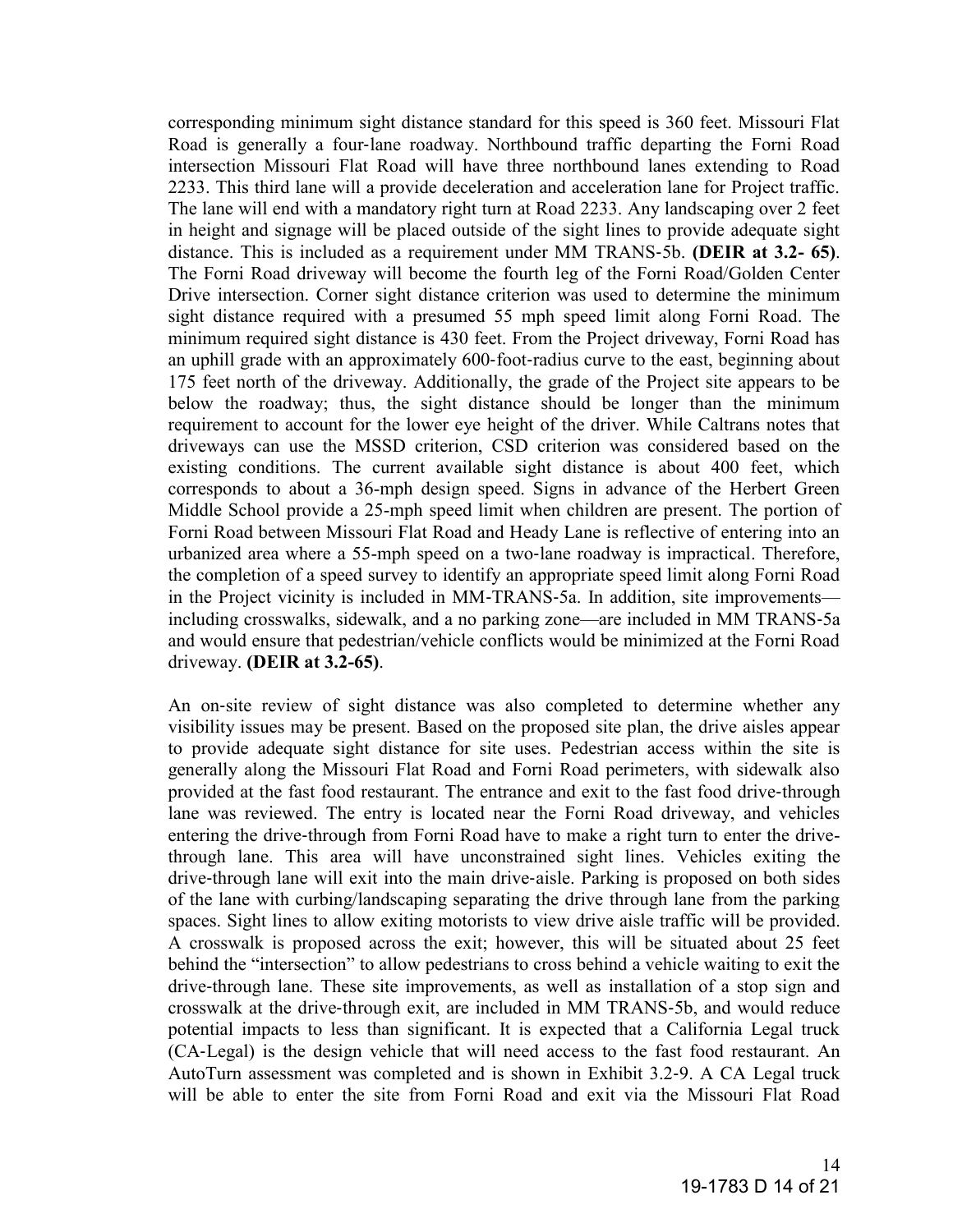driveway. Truck access will be limited to non‐operational hours of the fast‐food restaurant, as the drive aisle could be blocked while trucks are loading/unloading. This access limitation is included in MM TRANS‐5b. Potential impacts would be less than significant. **(DEIR at 3.2-66)**.

**a. Finding Regarding Impact TRANS-5 and Mitigation Measures TRANS-5a and 5b:** The incorporation of Mitigation Measures TRANS-5a and TRANS-5b into the Project will ensure that these impacts are reduced to less than significant. The County hereby directs that this mitigation measure be required in or incorporated into the Project. The County therefore finds that changes or alterations have been required in, or incorporated into the Project that substantially lessen or avoid this impact's significant effects on the environment.

# **VII. PROJECT ALTERNATIVES**

#### **A. ALTERNATIVES ANALYSIS**

The CEQA Guidelines require that an EIR describe a reasonable range of alternatives to a project that would feasibly attain the basic project objectives but would avoid or substantially lessen one or more of the project's significant effects (CEQA Guidelines Section 15126.6(a)). Public Resources Code section 21002 provides that "public agencies should not approve projects as proposed if there are feasible alternatives or feasible mitigation measures available which would substantially lessen the significant environmental effects of such projects[.]" The procedures required by CEQA "are intended to assist public agencies in systematically identifying both the significant effects of proposed projects and the feasible alternatives or feasible mitigation measures which will avoid or substantially lessen such significant effects." "[I]n the event [that] specific economic, social, or other conditions make infeasible such project alternatives or such mitigation measures, individual projects may be approved in spite of one or more significant effects." Among the factors that may be taken into account when addressing the feasibility of alternatives are site suitability, economic viability, availability of infrastructure, general plan consistency, other plans or regulatory limitations, jurisdictional boundaries, and whether the proponent can reasonably acquire, control or otherwise have access to the alternative site. (CEQA Guidelines,  $\S$  15126.6, subd. (f)(1)) The concept of "feasibility" also encompasses the question of whether a particular alternative or mitigation measure promotes the underlying goals and objectives of a project.

Where a significant impact can be substantially lessened (i.e., mitigated to an "acceptable level") solely by the adoption of mitigation measures, the lead agency, in drafting its findings, has no obligation to consider the feasibility of alternatives with respect to that impact, even if the alternative would mitigate the impact to a greater degree than the project. (Pub. Resources Code, § 21002). In short, CEQA requires that the lead agency adopt mitigation measures or alternatives, where feasible, to substantially lessen or avoid significant environmental impacts that would otherwise occur. The proposed Project will not result in any significant unavoidable impacts.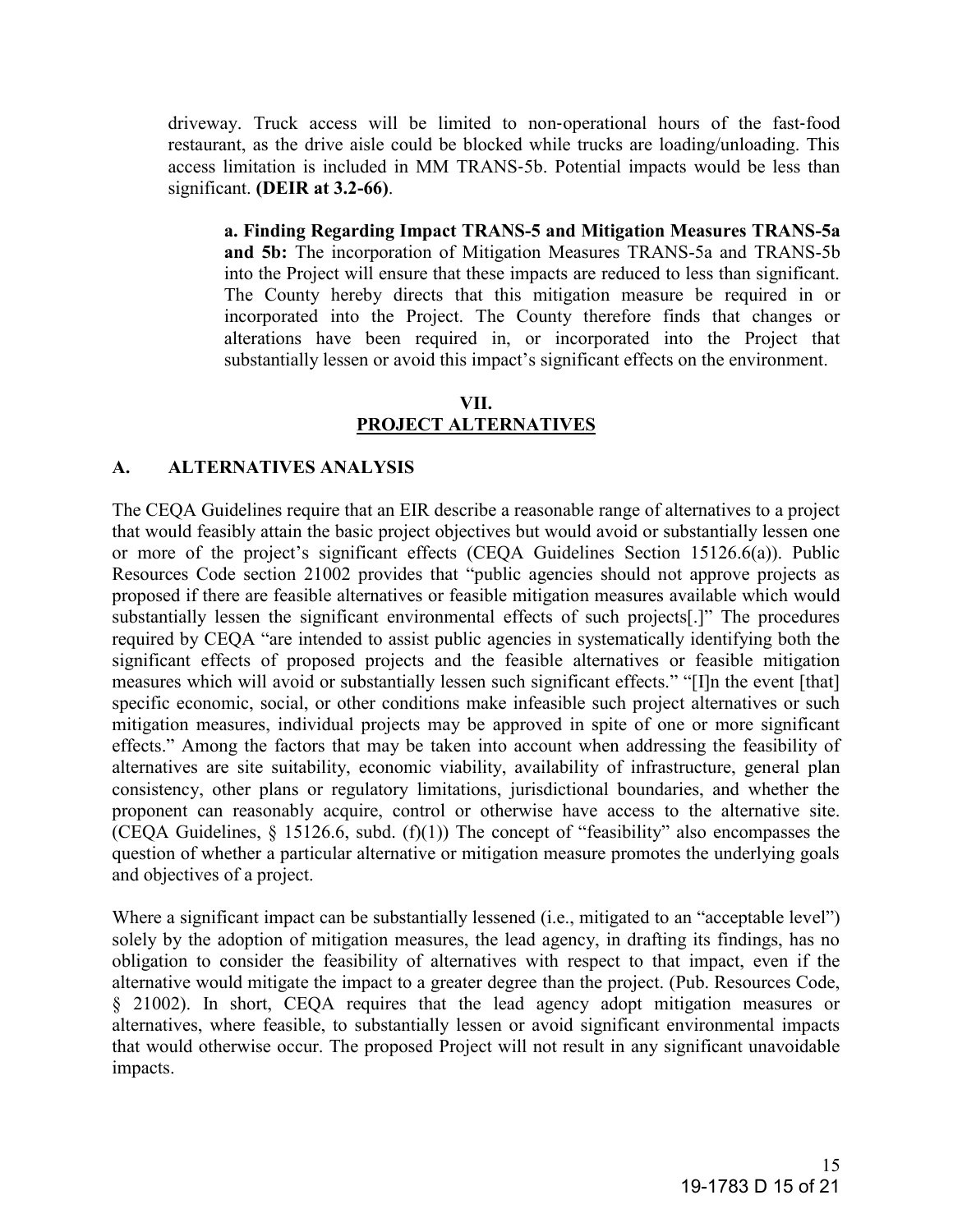These Findings of Fact regarding Project alternatives are set forth to comply with Section 21002 of the Public Resources Code and Sections 15091(a)(3) and 15126.6 of the CEQA Guidelines. Three alternatives to the proposed Project described in the DEIR were analyzed and considered as follows: 1) No Project Alternative; 2) Reduced Intensity Alternative; and 3) Wetland Avoidance Alternative. For the reasons set forth below, Alternatives 1 through 3 are rejected as infeasible for the specific economic, legal, social, technological, or other considerations.

#### **Summary of Alternatives Considered**

- **Alternative 1 No Project.**
- **Alternative 2- Reduced Intensity Alternative.**
- **Alternative 3- Wetland Avoidance Alternative.**

The EIR examined a reasonable range of alternatives to the proposed Project to determine whether any of those alternatives could meet most or all of the Project's objectives while avoiding or substantially lessening its potentially significant impacts. However, since all of the Project's impacts can be mitigated to less than significant levels, the alternatives in the EIR were presented for informational purposes and to promote informed decision making, rather than to avoid or reduce any potentially significant environmental impact.

# **B. APPROACH**

For each Project alternative discussed below, the potentially significant environmental impacts of the alternative are identified, as well as impacts of the proposed Project that would be avoided. The same environmental categories presented for the proposed Project in the DEIR, Section 3, Environmental Impact Analysis, have been addressed for each alternative. If a significant Project- related impact would be avoided under the alternative, or if the alternative would cause a significant impact that would not occur under the proposed Project, the impact category is generally discussed below. If a significant impact would not be avoided or created under the alternative, and, therefore, remains similar to that identified for the proposed Project, the impact category is not discussed.

## **C. FINDINGS REGARDING ALTERNATIVES ANALYZED IN DETAIL**

## **Alternative 1 – No-Project**

## **Characteristics**

CEQA Guidelines Section 15126.6(e) requires that a "no-project" alternative be evaluated in an EIR. The "no-project" analysis shall discuss the existing conditions at the time the notice of preparation is published or at the time environmental analysis is commenced. The "no-project" alternative is what would be reasonably expected to occur in the foreseeable future if the project were not approved, based on current plans and consistent with available infrastructure and community services.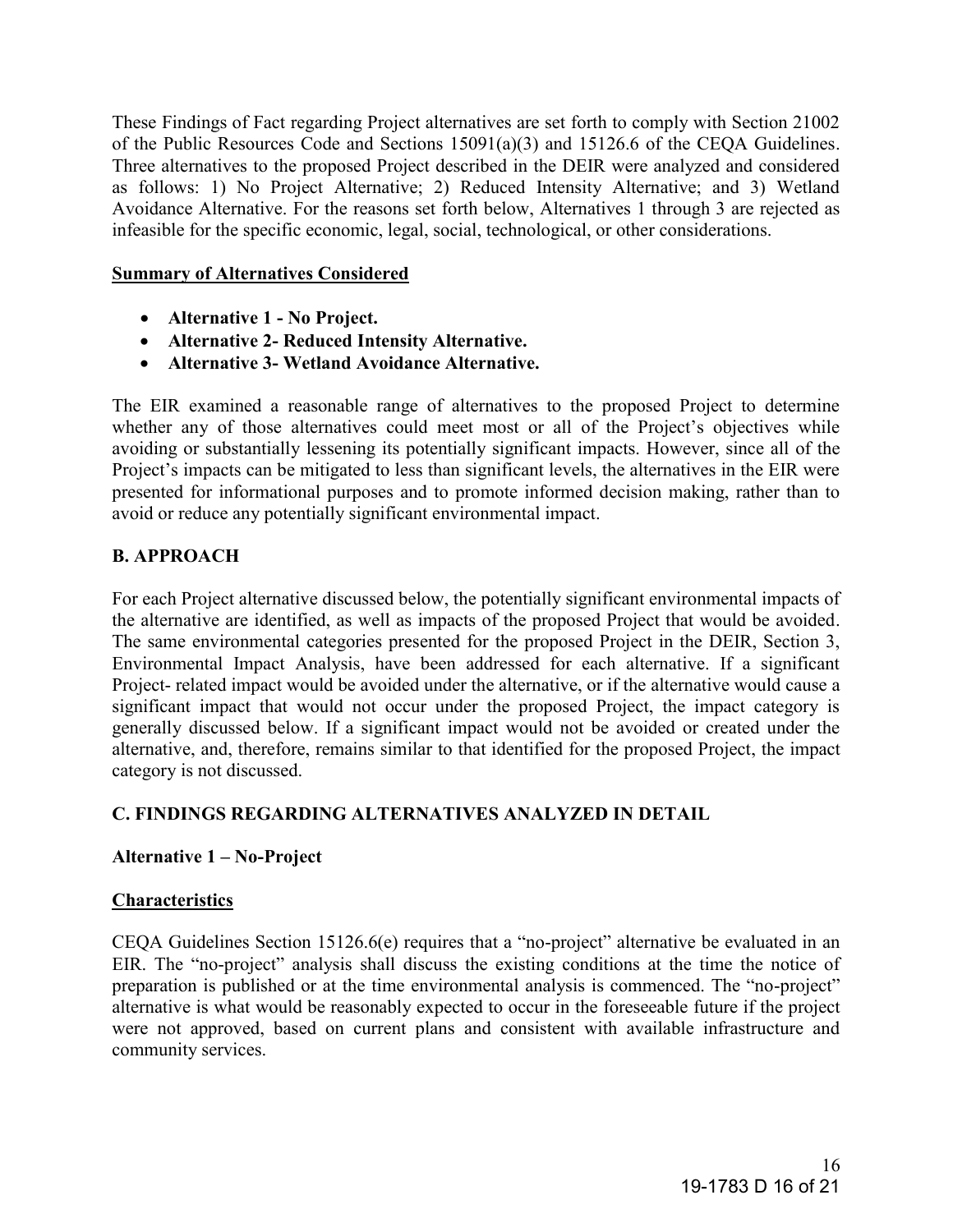The purpose of describing and analyzing a no project alternative is to allow decision-makers to compare the impacts of approving the proposed project with the impacts of not approving the proposed project. CEQA Guidelines Section  $15126(e)(2)$  states that "If the environmentally superior alternative is the "no-project" alternative, the EIR shall also identify an environmentally superior alternative among the other alternatives."

Under the No Project Alternative, the proposed three commercial buildings would not be developed. The rezoning and parcel subdivision would also not occur under this alternative. The site would stay under its general plan current land designation of Commercial (C) and would remain zoned as Community Commercial with a Design Review‐Community combining zone (CC‐DC). On‐site vegetation, including riparian trees and oaks along the ravine, would remain and the site would continue to be undeveloped. No disturbance or new development would occur on the Project site, thereby eliminating the potential for impacts associated with air quality/greenhouse gas emissions, biological resources, and transportation.

# **Conclusions**

This alternative would not meet any of the Project objectives. All Project impacts can be mitigated to less than significant levels, and no significant unavoidable impacts would occur. Based on these considerations, the County finds that the No Project Alternative is less desirable than the proposed Project and is infeasible and, therefore, rejects this alternative.

# **Alternative 2- Reduced Intensity Alternative**

Under this alternative, the proposed Project's square footage would be reduced by 15,280 square feet or 50 percent, which would be proportionately applied to the office, retail, and restaurant uses. Under this alternative, the proposed Project would total 15,280 square feet. All uses would be identical to those proposed by the Project; however, 50 percent less square footage would be applied to each use. Additional landscaping, pedestrian facilities, and outdoor seating areas would be developed in place of the eliminated building square footage. In addition, the site plan would be adjusted to reduce, but not entirely avoid, impacts to the on‐site wetland. The buildout potential of this alternative would be less than the proposed Project and, therefore, would result in fewer construction emissions. Although construction emissions impacts can be mitigated to a level of less than significant, the reduction in emissions would be considered more beneficial. The Reduced Intensity Alternative would also generate 823 fewer daily vehicle trips than the proposed Project and, therefore, would reduce operational emissions of criteria pollutants, toxic air contaminants, and greenhouse gas emissions. Therefore, the Reduced Intensity Alternative would have less impact on air quality/greenhouse gas emissions than the proposed Project. While on‐site buildings would be situated to reduce impacts to the on‐site wetland, some impacts would still occur as a result of accommodating site access points and circulation. Similar ground‐disturbing activities would occur and, therefore, mitigation identical to the proposed Project for special-status species, habitat, wetlands, and oak woodlands would be implemented. Therefore, the Reduced Intensity Alternative would have similar biological resource impacts as the proposed Project, although the severity of impacts would be less. The Reduced Intensity Alternative would result in a net reduction of 823 daily trips (50 percent). The reduction in peak‐hour trips would avoid or lessen the severity of potentially significant impacts at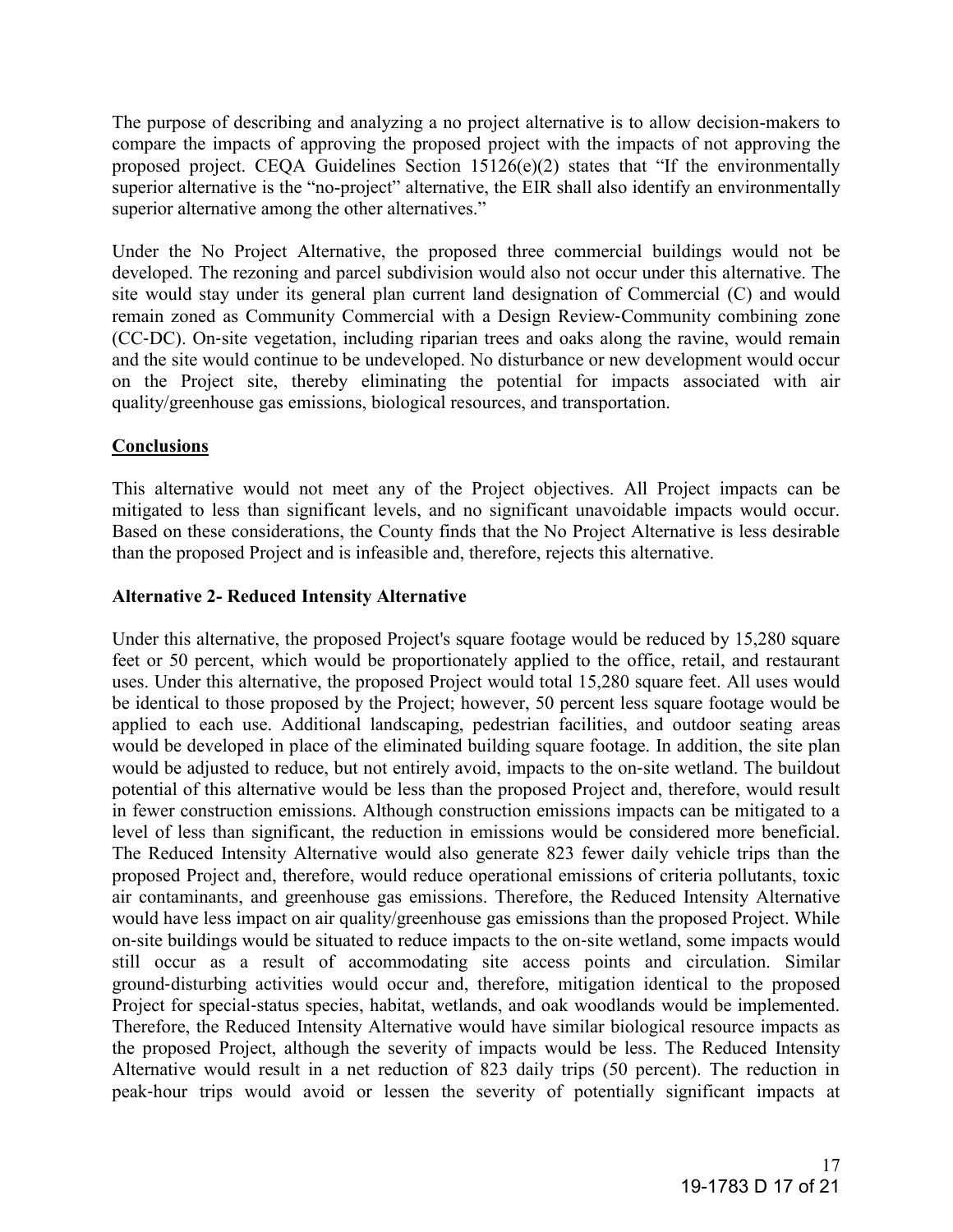intersections and roadway segments; however, the Project would still contribute to facilities experiencing unacceptable operations and would require mitigation measures. Therefore, the Reduced Intensity Alternative would have similar transportation impacts as the proposed Project, although the severity of impacts would be less. **(DEIR at 5-4)**.

# **Conclusions**

The Reduced Intensity Alternative would reduce the air quality/greenhouse gas, biological resources, and transportation impacts associated with the proposed Project, which can all be mitigated to below a level of significance. The Reduced Intensity Alternative would advance all of the Project objectives, although one objective would be advanced to a significantly lesser degree than the proposed Project due to fewer positive economic benefits resulting from the reduced development square footage. This includes the objective of positively contributing to the local economy through new capital investment, the creation of new jobs, the provision of new services, and the expansion of the tax base. Based on these considerations, the County finds that the Reduced Intensity Alternative is less desirable than the proposed Project, and rejects this alternative.

## **Alternative 3- Wetland Avoidance Alternative**

# **Characteristics**

The Wetland Avoidance Alternative consists of developing 20,060 square feet of office and retail space in a two-story building. The building and associated infrastructure (parking, landscaping, access points) would be situated to avoid the on‐site wetland and riparian area, including a 50-foot buffer. Under this alternative the Project footprint would be limited to approximately 1.55 acres on the western half of the Project site along Missouri Flat Road. The remainder of the Project site, containing the wetland and riparian habitat, would be designated as open space and left undeveloped in perpetuity.

The buildout potential of this alternative would be less than the proposed Project and, therefore, would result in fewer construction emissions. Although construction emissions impacts can be mitigated to a level of less than significant, the reduction in emissions would be considered more beneficial. **(DEIR at 5-5)**. The Wetland Avoidance Alternative would generate fewer daily vehicle trips than the proposed Project and, therefore, would reduce operational emissions of criteria pollutants, toxic air contaminants, and greenhouse gas emissions Therefore, the Wetland Avoidance Alternative would have similar air quality and greenhouse gas impacts as the proposed Project, although the severity of impacts would be less. Under this alternative the Project footprint would be limited to approximately 1.55 acres on the western half of the Project site along Missouri Flat Road, avoiding the on‐site wetland and riparian habitat, which would be designated as open space and left undeveloped in perpetuity. Unlike the proposed Project, this alternative would not result in impacts to the wetland and riparian habitat and would not require a Streambed Alteration Agreement, Section 404 permit, or Section 401 Water Quality Certification. Therefore, the Wetland Avoidance Alternative would have less impact on biological resources than the proposed Project. Under this alternative, fewer corresponding daily vehicle trips would be generated as compared to the proposed Project. The reduction in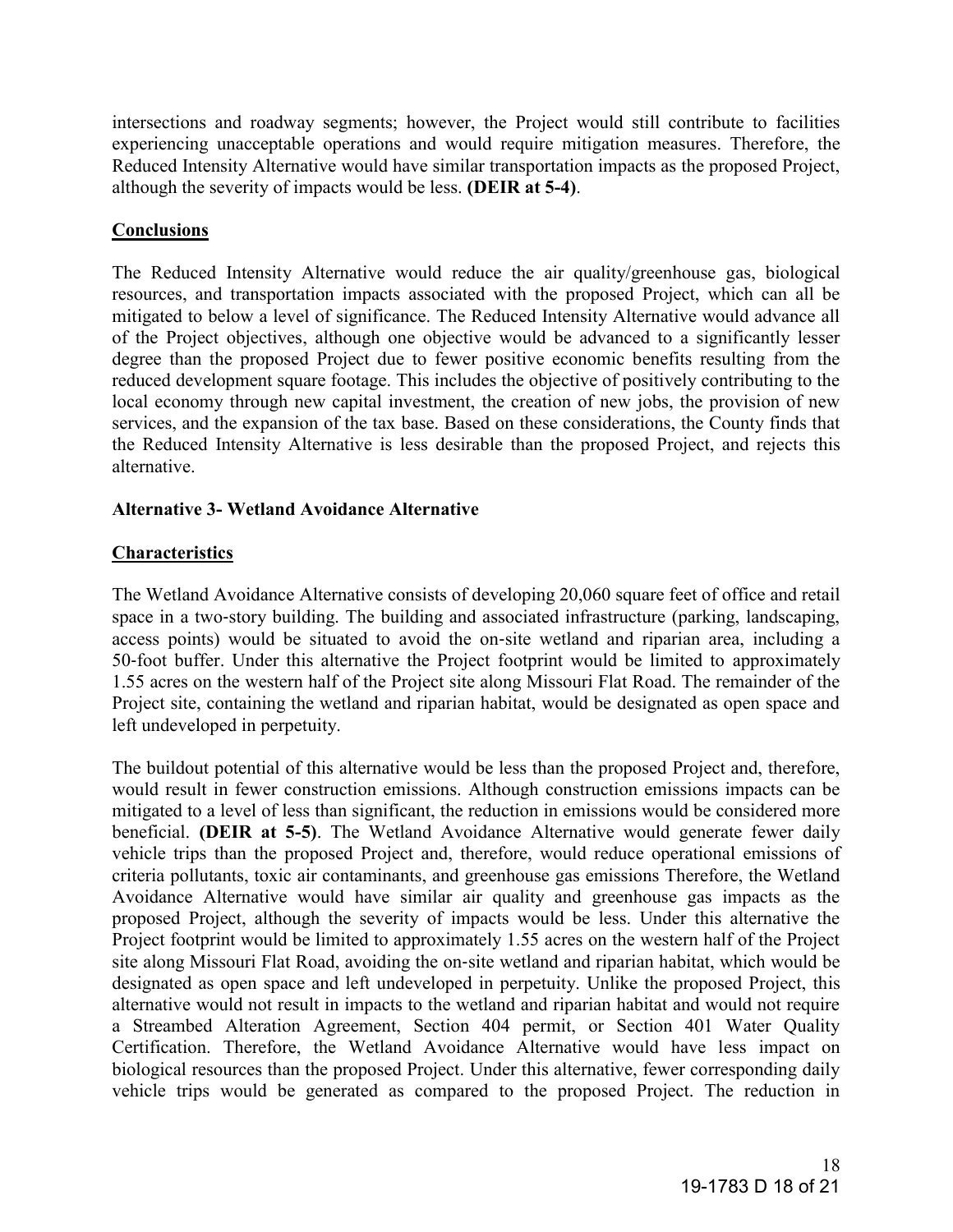peak‐hour trips would avoid or lessen the severity of significant impacts at several intersections and roadway segments; however, this alternative would still contribute to facilities experiencing unacceptable operations and would require mitigation measures, similar to the proposed Project. Therefore, the Wetland Avoidance Alternative would have similar less than significant transportation impacts as the proposed Project, although the severity of impacts would be reduced. **(DEIR at 5-6)**.

#### **Conclusions**

The Wetland Avoidance Alternative would advance all of the Project objectives, although one objective would be advanced to a lesser degree than the proposed Project due to fewer positive economic benefits resulting from the reduced development square footage. This includes the objective of positively contributing to the local economy through new capital investment, the creation of new jobs, the provision of new services, and the expansion of the tax base. Based on these considerations, the County finds that the Wetland Avoidance Alternative is less desirable than the proposed Project, and rejects this alternative.

#### **VIII. FINDINGS REGARDING RECIRCULATION OF THE EIR**

CEQA Guidelines Section 15088.5 requires a lead agency to recirculate an EIR for further review and comment when significant new information is added to the EIR after public notice is given of the availability of a Draft EIR, but before certification. Such new information includes: (i) significant changes to the project; (ii) significant changes in the environmental setting; or (iii) significant additional data or other information. Section 15088.5 further provides that "[n]ew information added to an EIR is not 'significant' unless the EIR is changed in a way that deprives the public of meaningful opportunity to comment upon a substantial adverse environmental effect of the project or a feasible way to mitigate or avoid such an effect (including a feasible project alternative) that the project's proponents have declined to implement." Recirculation is not required where the new information added to the EIR merely clarifies or amplifies or makes insignificant modifications in an adequate EIR.

No "significant new information" as defined by CEQA Guidelines Section 15088.5(a) has been added to the RFEIR. The events resulting in the RFEIR described in Section IV., Environmental Review Process, above, relate to planning issues, not environmental impact conclusions, and do not trigger the need for recirculation of the EIR. The August 2019 revised FEIR makes only minor technical changes, clarifications, or additions to the DEIR and April 2018 FEIR. The minor changes, clarifications, or additions to the DEIR and FEIR do not identify any new significant environmental impacts or substantial increase in the severity of any environmental impacts, and do not include any new mitigation measures that would have a potentially significant impact. Therefore, recirculation of the FEIR is not required, because none of the changes involve "significant new information," and were either environmentally benign or environmentally neutral, and thus represent the kinds of changes that commonly occur as the environmental review process works toward its conclusion.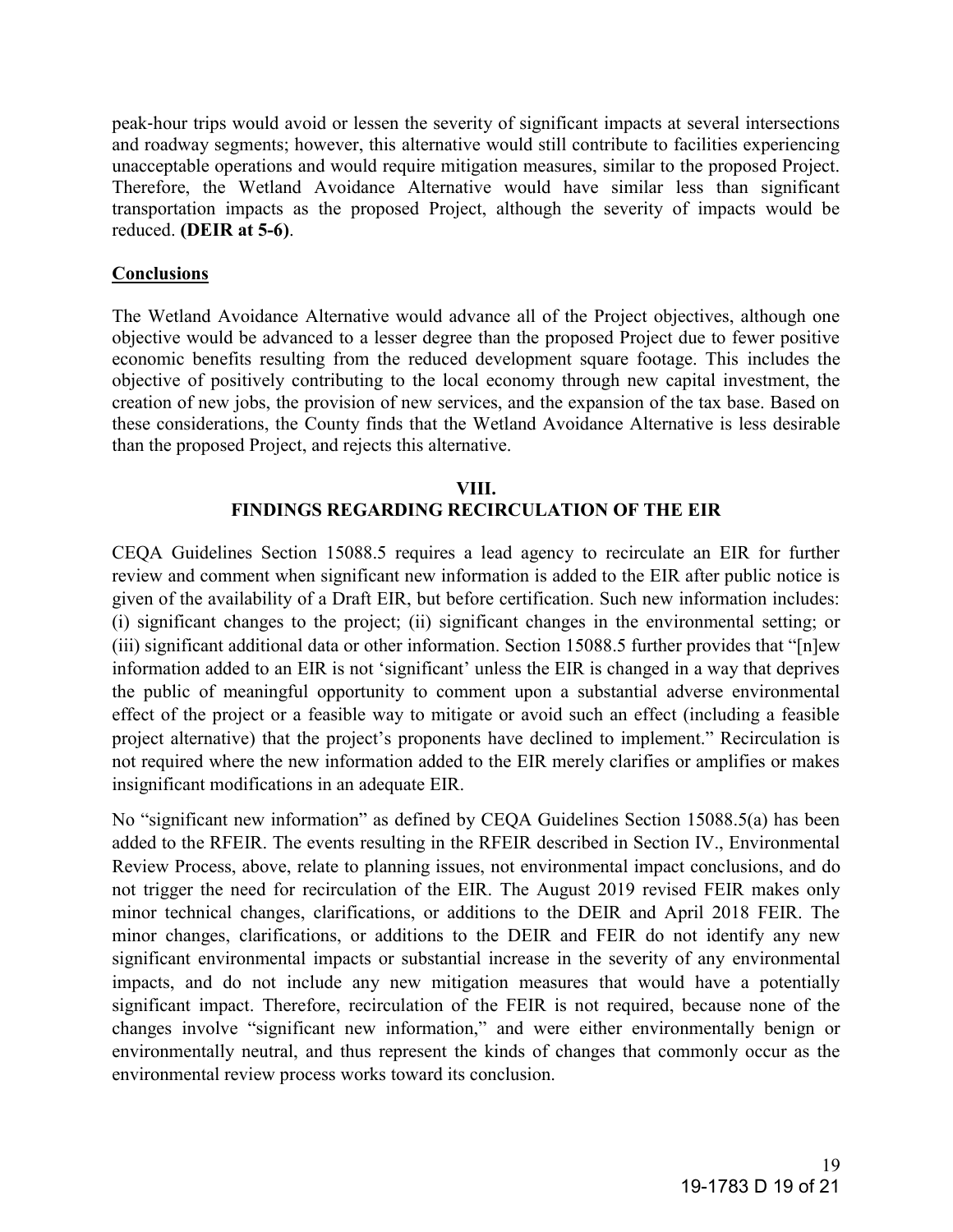The Board finds that recirculation of the EIR is not required: (1) because recirculation is not required where the new information added to the EIR merely clarifies, amplifies, or makes insignificant modifications in an adequate EIR (CEQA Guidelines Section 15088.5, subd. (b); and (2) because no "substantial adverse" impact would result from any of the revisions to the portions of the EIR that were not recirculated (CEQA Guidelines Section 15088.5, subd. (e)).

#### **IX. CEQA GUIDELINES SECTION 15084(D)(3) AND 15084(D)(4) FINDINGS**

The County has relied on Sections 15084(d)(3) of the State CEQA guidelines, which allow acceptance of working drafts prepared by the Applicant, a consultant retained by the Applicant, DEIR to be prepared directly by, or under contract by the lead agency. The County has reviewed and edited as necessary the submitted drafts to reflect the County's own independent judgment, including reliance on County technical personnel from other departments.

#### **X. PUBLIC RESOURCE CODE 21082.1(C) FINDINGS**

Pursuant to Public Resources Code Section 21082.1(c), the Board hereby finds that the lead agency has independently reviewed and analyzed the FEIR, and that the FEIR reflects the independent judgment of the lead agency.

#### **XI. NATURE OF FINDINGS**

Any finding made by this Board shall be deemed made, regardless of where it appears in this document. All of the language included in this document constitutes findings by this Board, whether or not any particular sentence or clause includes a statement to that effect. This Board intends that these Findings be considered as an integrated whole and, whether or not any part of these Findings fail to cross reference or incorporate by reference any other part of these Findings, that any finding required or committed to be made by this Board with respect to any particular subject matter of the EIR, shall be deemed to be made if it appears in any portion of these Findings.

#### **XII. RELIANCE ON RECORD**

Each and all of the Findings and determinations contained herein are based on the competent and substantial evidence, both oral and written, contained in the entire administrative record relating to the Project. These Findings and determinations constitute the independent Findings and determinations of this Board in all respects, and are fully and completely supported by substantial evidence in the record as a whole.

#### **XIII. RELATIONSHIP OF FINDINGS TO EIR**